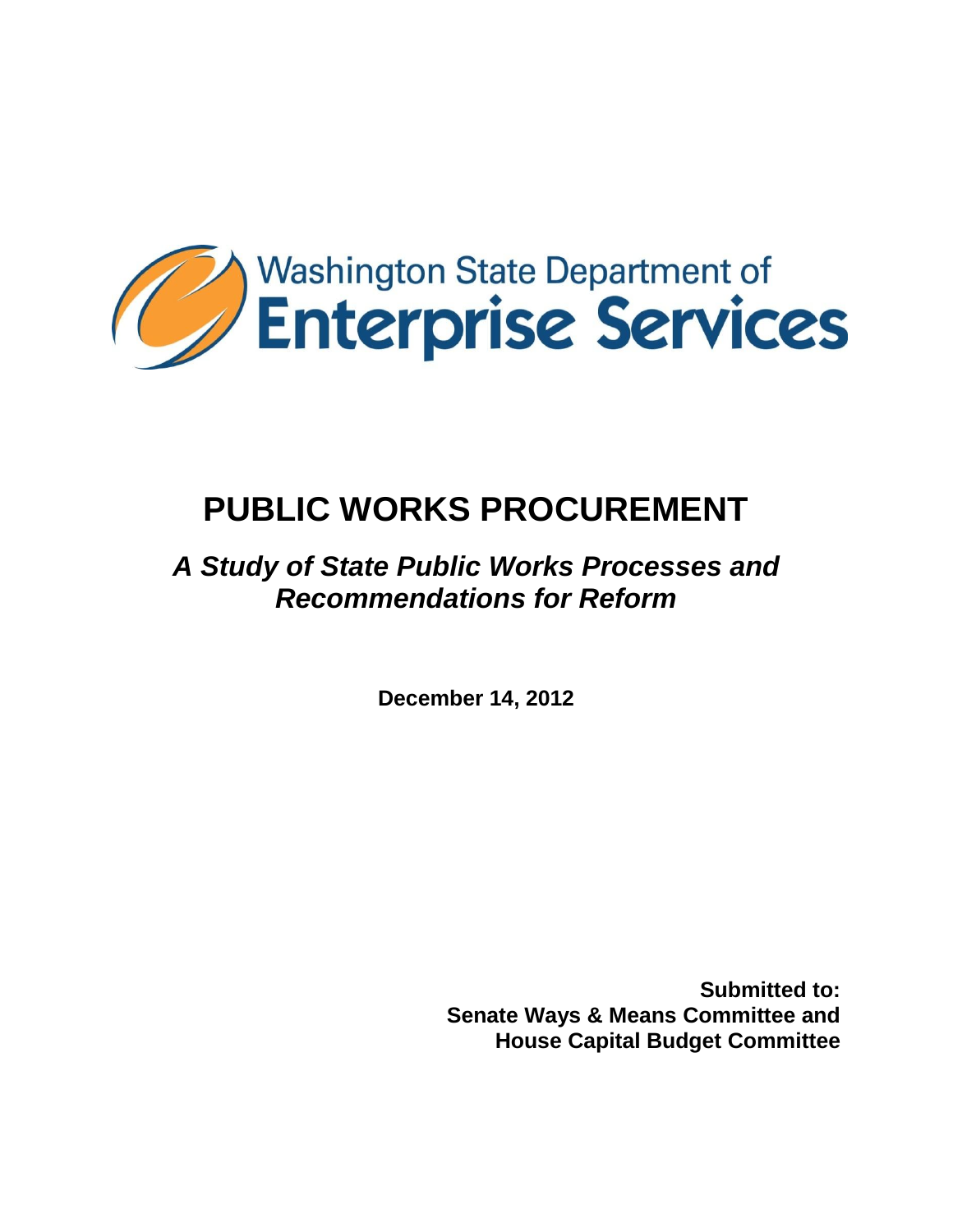## **EXECUTIVE SUMMARY**

This report provides recommendations for reform of the state"s public works procurement processes, as directed by proviso in the 2012 Supplemental Capital Budget (ESB 6074, Sec. 1022). The issues and opportunities highlighted in this report are drawn from more than 40 interviews, and an advisory team comprised of key industry participants, including public agency owners, contractors, public and private sector labor representatives, public construction law experts, and architects.

The scope of the study was limited to public works procurement by state agencies. Transportation-related public works procurement is guided by a separate statute and therefore was excluded from this study.

Industry stakeholders reported that, in general, the state"s public works procurement processes are working appropriately and are not in need of a major overhaul. There are however areas for improvement, and emerging opportunities that the state should consider. These areas of improvement opportunities are the focus of this report.

The most often-raised concern is that the state"s Alternative Public Works statute will expire in 2013, unless it is reauthorized by the Legislature. We recommend the statute"s reauthorization, which will allow state agencies to continue to use important public works procurement tools – General Contractor/Construction Manager (GC/CM), Design/Build, and Job Order Contracting. The Capital Projects Advisory Review Board, whose members represent all facets of public works contracting, will be recommending well-vetted minor updates to the Alternative Public Works statute and we support these as well.

In addition, we are recommending that the Legislature authorize the use of electronic bidding and signatures,

#### **Acronyms used in this report**

- **A/E**: Architect/Engineer
- **CO**: Change Order
- **COP**: Change Order Proposal
- **CPARB**: Capital Projects Advisory Review Board
- $\bullet$ **D/B**: Design/Build
- **D/B/B**: Design/Bid/Build
- **DES**: Department of Enterprise **Services**
- **DFW**: Department of Fish and **Wildlife**
- **FA**: Field Authorization
- **GC/CM**: General Contractor / Construction Manager
- **JLARC:** Joint Legislative Audit and Review Committee
- **JOC**: Job Order Contracting  $\bullet$
- **M/W/V**: Minority-, Women-, Veteranowned Business
- **O&M:** Operation and Maintenance  $\bullet$
- **OMWBE**: Office of Minority- and Women-Owned Business Enterprises
- $\bullet$ **RCW**: Revised Code of Washington
- **RFQ**: Request for Qualifications
- **QBS**: Qualifications-Based Selection
- **UPB**: Unit Price Book  $\bullet$
- **UW**: University of Washington

and authorize the Director of the Department of Enterprise Services to debar contractors for criminal or illegal acts. The Legislature approved similar measures for the state"s goods and services procurement last year.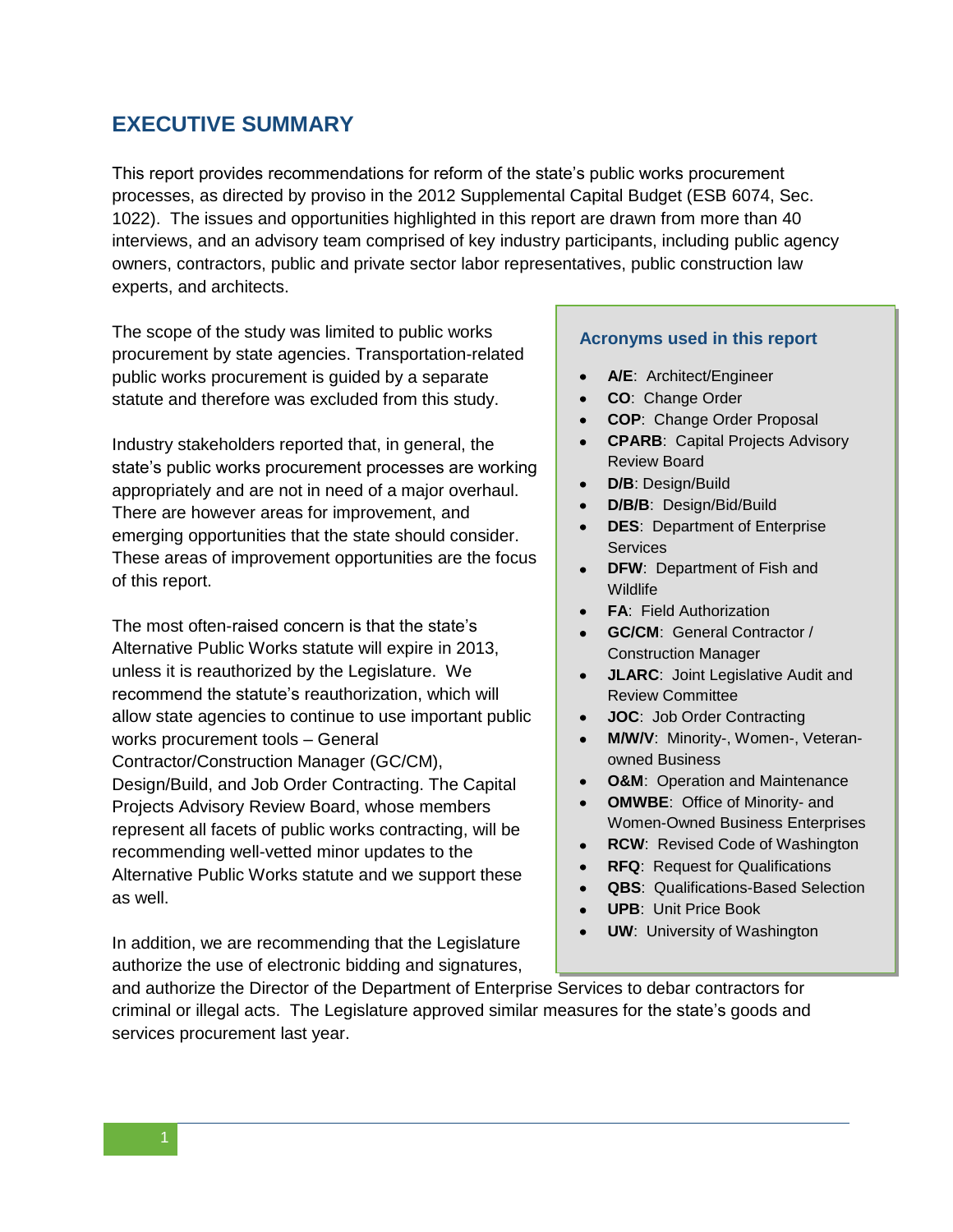Most of the issues raised in this study do not require statutory fixes. These issues do suggest, however, that our state public works procurement processes will benefit from a renewed focus on applying best practices, providing thorough and frequent staff training, and ensuring full public transparency.

Specific areas of focus called out in the report include:

- As the state develops enhanced training standards and programs for its staff, qualificationsbased selection (the selection process for licensed architects and engineers) should be made part of the basic curriculum.
- State construction office management leaders should be actively monitoring projects and staff to ensure that proper procurement standards and practices are being met, such as during bid solicitations and change orders.
- The project closeout process, in particular, needs further review to determine whether modifications to our current procedures and processes meet our needs in today"s complex construction environment. We recommend a multidisciplinary task force be established to review the existing process and make recommendations for improvement.

This study has provided an important opportunity to bring together public and private partners to discuss ways to improve the state"s public works processes. DES will continue to play a leading role in convening industry participants to share information and best practices to ensure the state is investing wisely in our public facilities.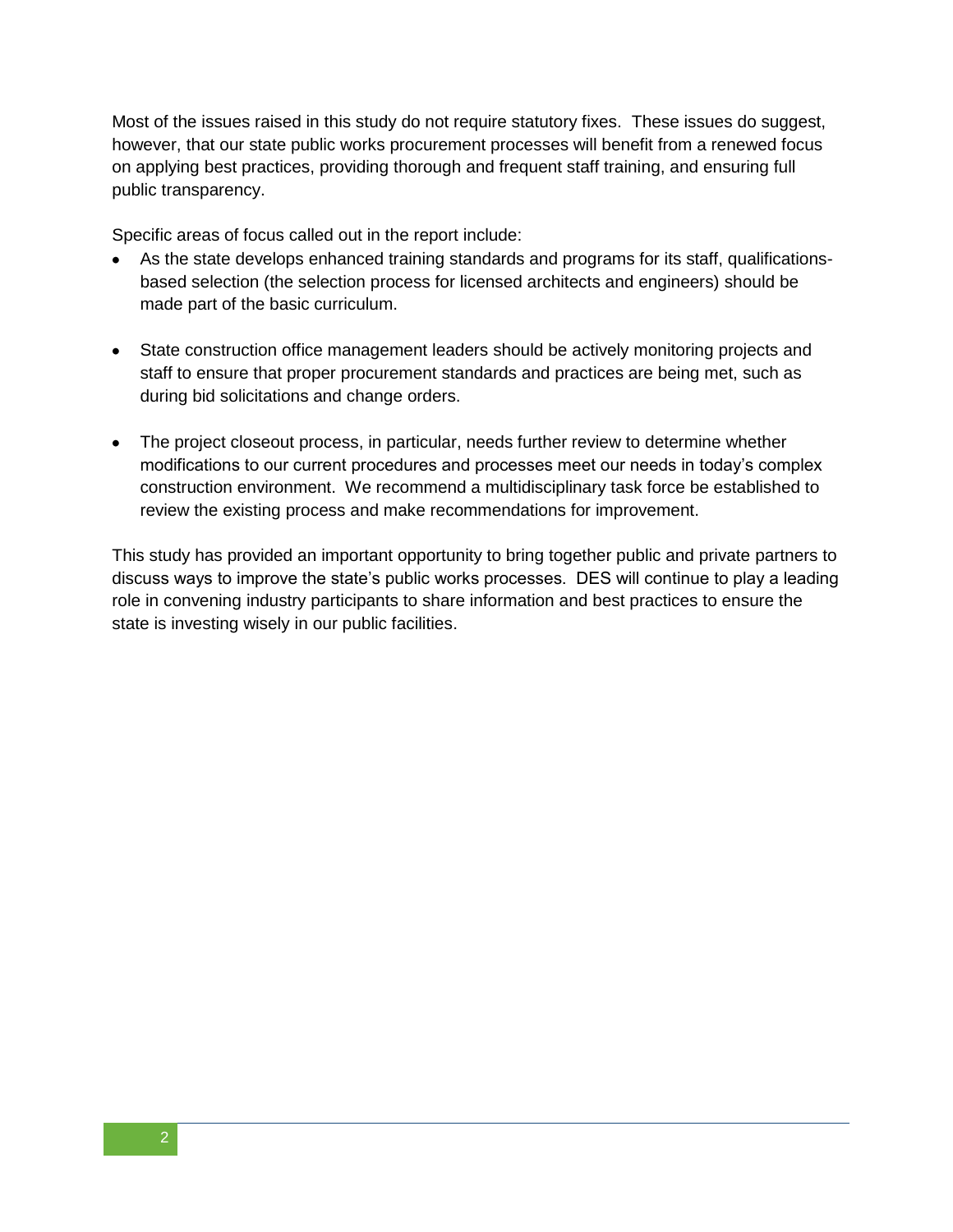## **INTRODUCTION**

This report responds to the following proviso included in the 2012 Supplemental Capital Budget:

#### **ENGROSSED SENATE BILL 6074, Sec. 1022**

Up to \$75,000 is for the department of enterprise services to conduct a review of the state's current public works procurement processes and provide a report by December 15, 2012, to the appropriate committees of the legislature and the governor with procurement reform recommendations. For recommendations that require a statutory change, the report should include draft legislation needed to accomplish the report's recommendations. The director may contract with a private entity for assistance to conduct the study. The capital projects advisory review board will provide advice and assistance as required by the director.

The report will include historical data on (1) the use of change orders; (2) the use of job order contracting; (3) how are competitive public works contracts advertised; and (4) contract closeout procedures. State agencies that will participate include one research university, one natural resource agency, and one general government agency.

## **METHODOLOGY**

The Department of Enterprise Services (DES) staff conducted preliminary interviews with more than 40 key stakeholders, including representatives from all segments of the state"s public works procurement process were conducted, to identify potential areas of reform. In general, those interviewed felt that the system is working satisfactorily, that Washington has well-settled construction law that most participants understand and feel is fair. Stakeholders did identify several areas where opportunities exist or specific issues need attention.

An advisory team was created to advise DES on the development of recommendations for reform. This team met six times to discuss issues and possible reform ideas. In addition, subcommittees met to discuss specific topics throughout the course of the study. Members of the advisory team helped to develop alternatives, and reviewed and provided feedback on issue papers and draft versions of this report.

| Dan Absher, Absher Construction                   | Craig McDaniel, WA St Dept of Transportation              |  |  |  |  |  |  |  |
|---------------------------------------------------|-----------------------------------------------------------|--|--|--|--|--|--|--|
| Van Collins, Associated General Contractors       | Dave Myers, Building Trades Council                       |  |  |  |  |  |  |  |
| Mary Ellen Combo, Office of the Attorney General  | Alan Nygaard, University of Washington                    |  |  |  |  |  |  |  |
| Nancy Deakins, Dept of Enterprise Services        | <b>Bill Phillips, Dept of Enterprise Services</b>         |  |  |  |  |  |  |  |
| Glenn Gerth, Dept of Fish and Wildlife            | Linneth Riley-Hall, Sound Transit                         |  |  |  |  |  |  |  |
| Neil Hartman, Building Trades Council             | Eric Smith, University of Washington                      |  |  |  |  |  |  |  |
| Jim King, Independent Business Association        | Walter Schacht, AIA, Schacht Aslani Architects            |  |  |  |  |  |  |  |
| Ed Kommers, Mechanical Contractors Association    | Linda Sullivan-Colglazier, Office of the Attorney General |  |  |  |  |  |  |  |
| Jeanine Livingston, WA Federation of St Employees | Olivia Yang, Washington State University                  |  |  |  |  |  |  |  |
| Bob Maruska, Chair, CPARB, Port of Seattle        |                                                           |  |  |  |  |  |  |  |

Advisory Team members included: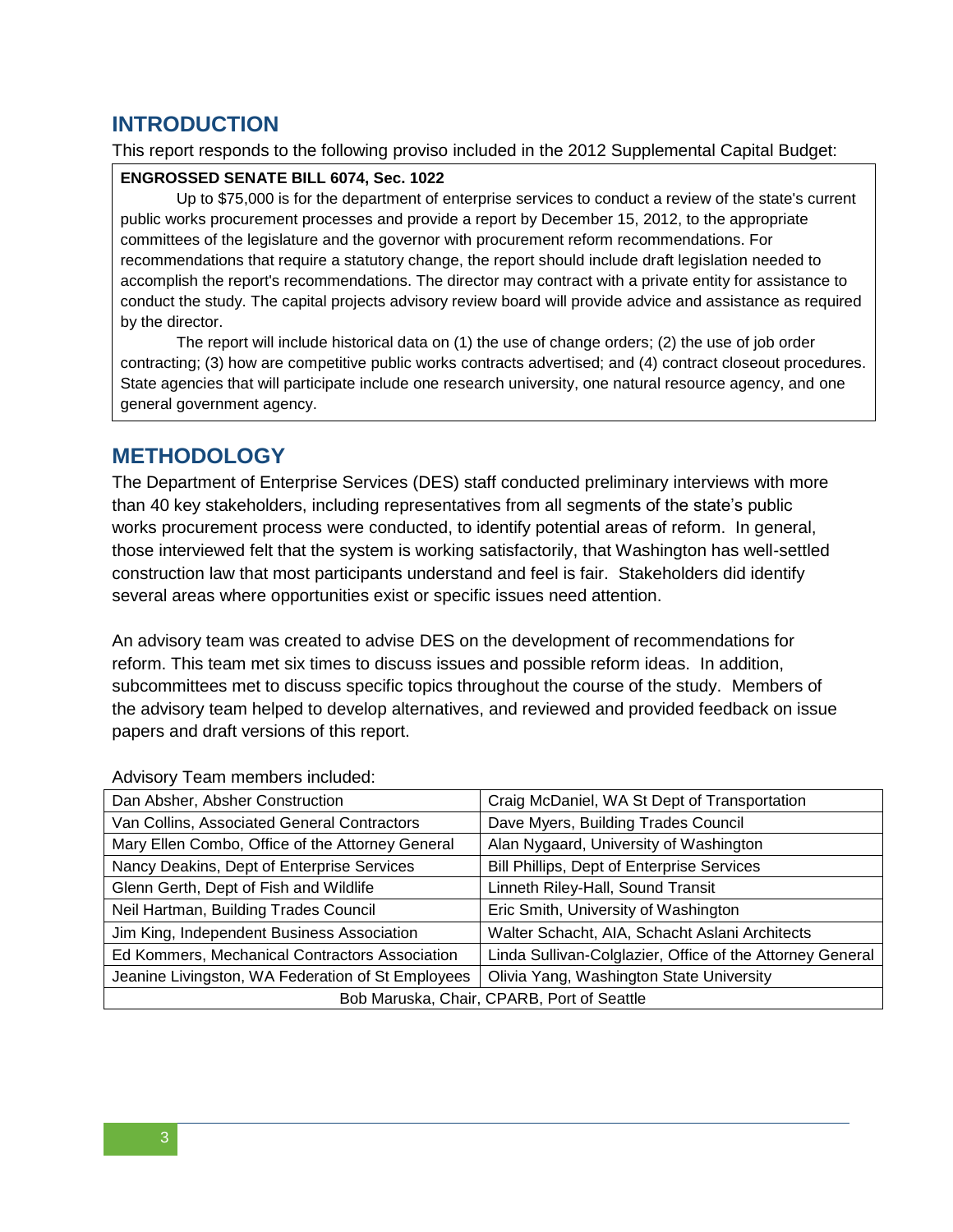The scope of this study was limited to **public works procurement** by **state agencies** subject to Ch. 39.04 RCW.<sup>1</sup> This report addresses:

- All general government construction, primarily building construction. Most general government construction is carried out through DES, the state"s statutory construction office. Key DES customers include the departments of Social and Health Services, Corrections, the Military, and the state's community colleges.
- The departments of Natural Resources, Fish and Wildlife, and the Parks and Recreation Commission. These three natural resource agencies have construction authority independent of DES.
- The state's four-year higher education institutions.

The study does not address state level transportation-related public works procurement which is governed by Ch. 47.28 RCW. The report **does not** address public works procurement issues facing other municipalities or other special districts.

The proviso requires that participating state agencies include one research university, one natural resource agency, and one general government agency. To that end, historic data reviewed in this study is provided by the University of Washington, the Department of Fish and Wildlife, and DES. A brief overview of these three construction offices is provided below.

**The Department of Enterprise Services (DES):** DES serves as the state"s general government construction management office. As such, it is responsible for the design and construction of all public works projects for state government, except transportation-related projects, non-office construction completed by the departments of Natural Resources, Fish and Wildlife, and the Parks and Recreation Commission (these three natural resource agencies have independent construction authority for operational projects – see RCW 43.19.450), and our state"s four-year universities and colleges.

In the past five years, DES has completed 1,417 public works construction contracts, totaling \$1.77 billion. About half of these construction contracts fell within the \$100,000 to \$1,000,000 range. DES has been granted authority to use all available forms of public works procurement methods, including GC/CM, Design/Build, and Job Order Contracting (JOC), in addition to the traditional design/bid/build and Small Works Roster. DES has on occasion delegated some limited degree of construction management authority to the Military Department and several community colleges.

**The Department of Fish and Wildlife (DFW)**: DFW"s Capital and Asset Management Program provides engineering and construction services to all department programs. The department has 83 hatcheries, 33 wildlife areas covering nearly a million acres, more than 700 recreational access areas, and associated regional and district offices. Project types include fish hatchery

 $\overline{\phantom{a}}$  $1$  State agencies may also be subject to other public works procurement statutes as well. For example, the colleges and universities are also governed by Ch. 28B.10 RCW.

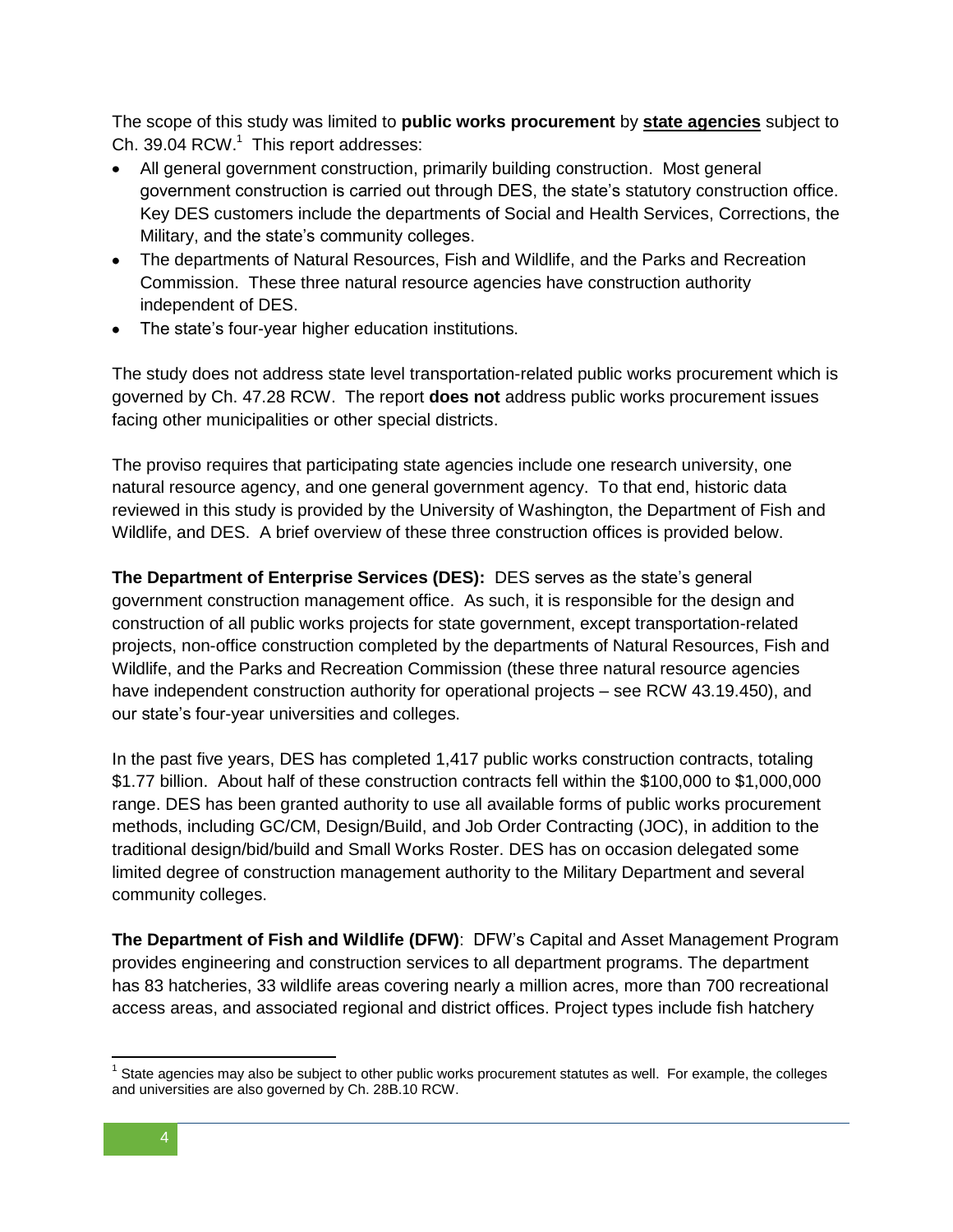rearing ponds and intakes; wildlife area buildings, dams, bridges, and roads; access area parking and boat launches; and construction and renovation of regional and district offices.

In the past five years, DFW closed 72 construction contracts, two-thirds of which were for small projects less than \$100,000. The vast majority of these contracts (54) were let to contractors from the Small Works Roster. DFW has not been granted statutory authority to use JOC. And, DFW has not been certified to use the GC/CM or Design/Build approaches, however under RCW 39.10.280 they may apply to the state"s Project Review Board for authority use either of these procedures for a specific project.

**The University of Washington (UW)**: The UW has a dedicated construction office, providing public works contracting services to the University. Construction contracts closed in the past five years total approximately \$1 billion, and about 20 percent of those were paid with stateauthorized UW debt or with state funds. The remaining construction contracts were financed through other funding sources including federal funds, hospital revenues, student housing, intercollegiate athletics, research, and donated funds. The UW construction office is authorized to use all forms of traditional and alternative public works procurement processes. UW has been granted authority to use all available forms of public works procurement methods, including GC/CM, Design/Build, and JOC, in addition to the traditional design/bid/build and Small Works Roster. Unlike DES and DFW, the UW does have a statutory requirement to competitively bid all public works projects where the cost is estimated to exceed \$90,000 (if multiple trades are expected to be involved) or \$45,000 (if only a single trade is involved.) Projects falling under those bid thresholds may be completed using in-house staff or may be competitively bid.

The table on the following page summarizes the DES, UW, and DFW construction contracts that have been closed in the last five years.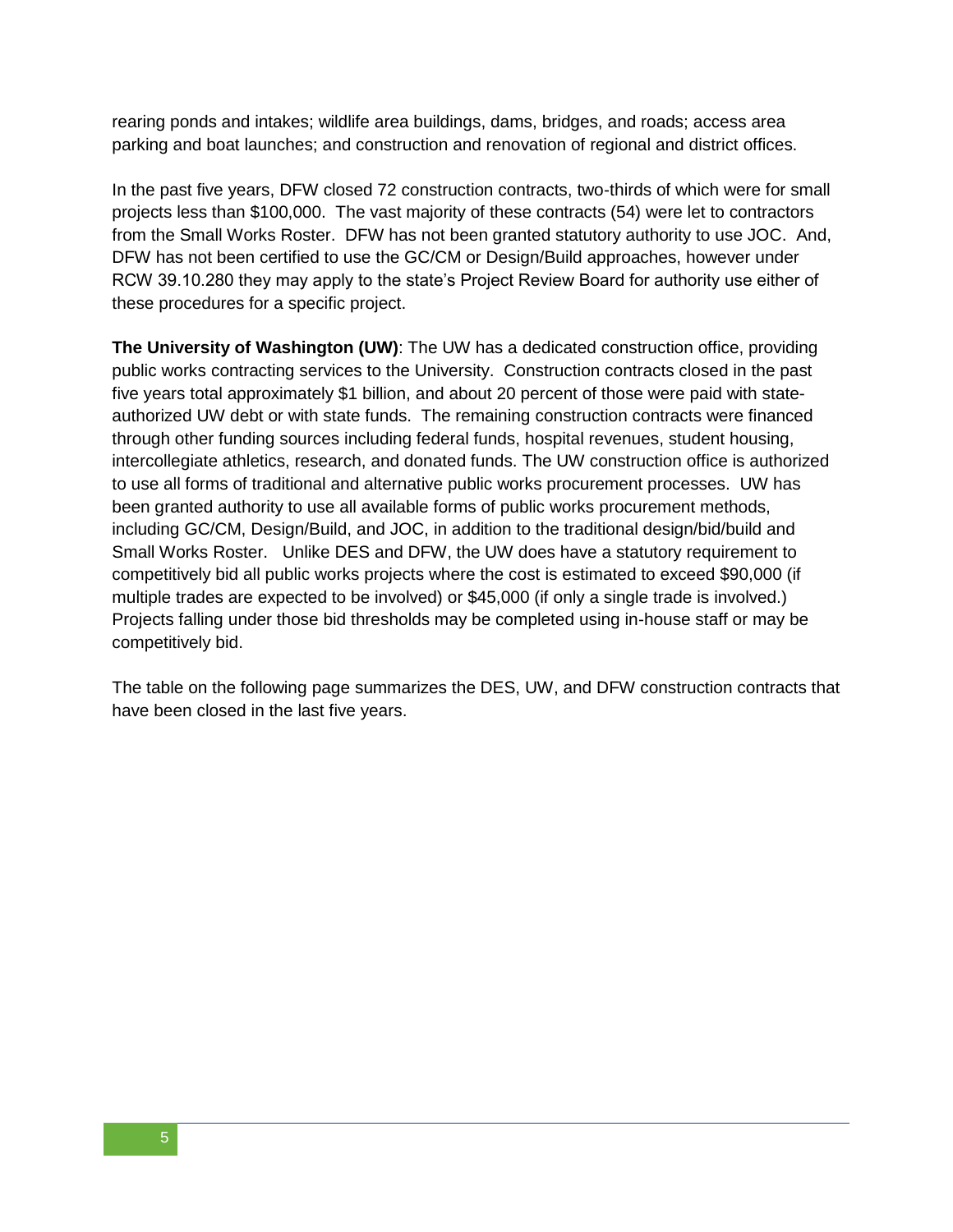|                                     | <b>DES</b>     |       | <b>UW</b>      |       | <b>DFW</b> |       |  |
|-------------------------------------|----------------|-------|----------------|-------|------------|-------|--|
| <b>Total Projects</b>               | 1417           |       | 501            |       | 72         |       |  |
| Under \$100K                        | 514            | 36.3% | 178            | 35.5% | 48         | 66.7% |  |
| \$100K to \$1 Million               | 702            | 49.5% | 263            | 52.5% | 22         | 30.6% |  |
| Over \$1 Million                    | 201            | 14.2% | 60             | 12.0% | 2          | 2.8%  |  |
| <b>Contracts with Under-runs</b>    | 155            | 10.9% | 17             | 3.4%  | 6          | 8.3%  |  |
| Contracts with No Change Orders     | 53             | 3.7%  | 93             | 18.6% | 18         | 25.0% |  |
| Contracts with Change Orders        | 549            | 38.7% | 168            | 33.5% | 18         | 25.0% |  |
| totalling 0-9.9% of intial contract |                |       |                |       |            |       |  |
| Contracts with Change Orders        | 660            | 46.6% | 223            | 44.5% | 30         | 41.7% |  |
| Exceeding 10% of initial contract   |                |       |                |       |            |       |  |
| Emergency                           | 73             | 5.2%  | $\overline{7}$ | 1.4%  | 9          | 12.5% |  |
| Limited PW                          |                |       | 23             | 4.6%  | 16         | 22.2% |  |
| <b>Small Works Roster</b>           | 114            | 8.0%  | 22             | 4.4%  | 38         | 52.8% |  |
|                                     |                |       |                |       |            |       |  |
| <b>JOC Work Orders</b>              | 353            | 24.9% | 233            | 46.5% |            |       |  |
| Design-Bid-Build                    | 671            | 47.4% | 165            | 32.9% | 9          | 12.5% |  |
|                                     |                |       |                |       |            |       |  |
| Design-Build                        | 3              | 0.2%  | 1              | 0.2%  |            |       |  |
| GC/CM                               | 15             | 1.1%  | 27             | 5.4%  |            |       |  |
| Energy                              | 183            | 12.9% | 12             | 2.4%  |            |       |  |
| Change Order                        | 1              | 0.1%  |                |       |            |       |  |
| Sole Source                         | 2              | 0.1%  |                |       |            |       |  |
| None                                | $\overline{2}$ | 0.1%  |                |       |            |       |  |

#### **CLOSED CONSTRUCTION CONTRACTS IN PAST FIVE YEARS**

**LAYOUT OF THIS REPORT**: The issues identified and corresponding recommendations will be presented in the order of the procurement process, not necessarily in their order of priority:

- 1. Project definition
- 2. Project design
- 3. Bidding
- 4. Construction management
- 5. Project closeout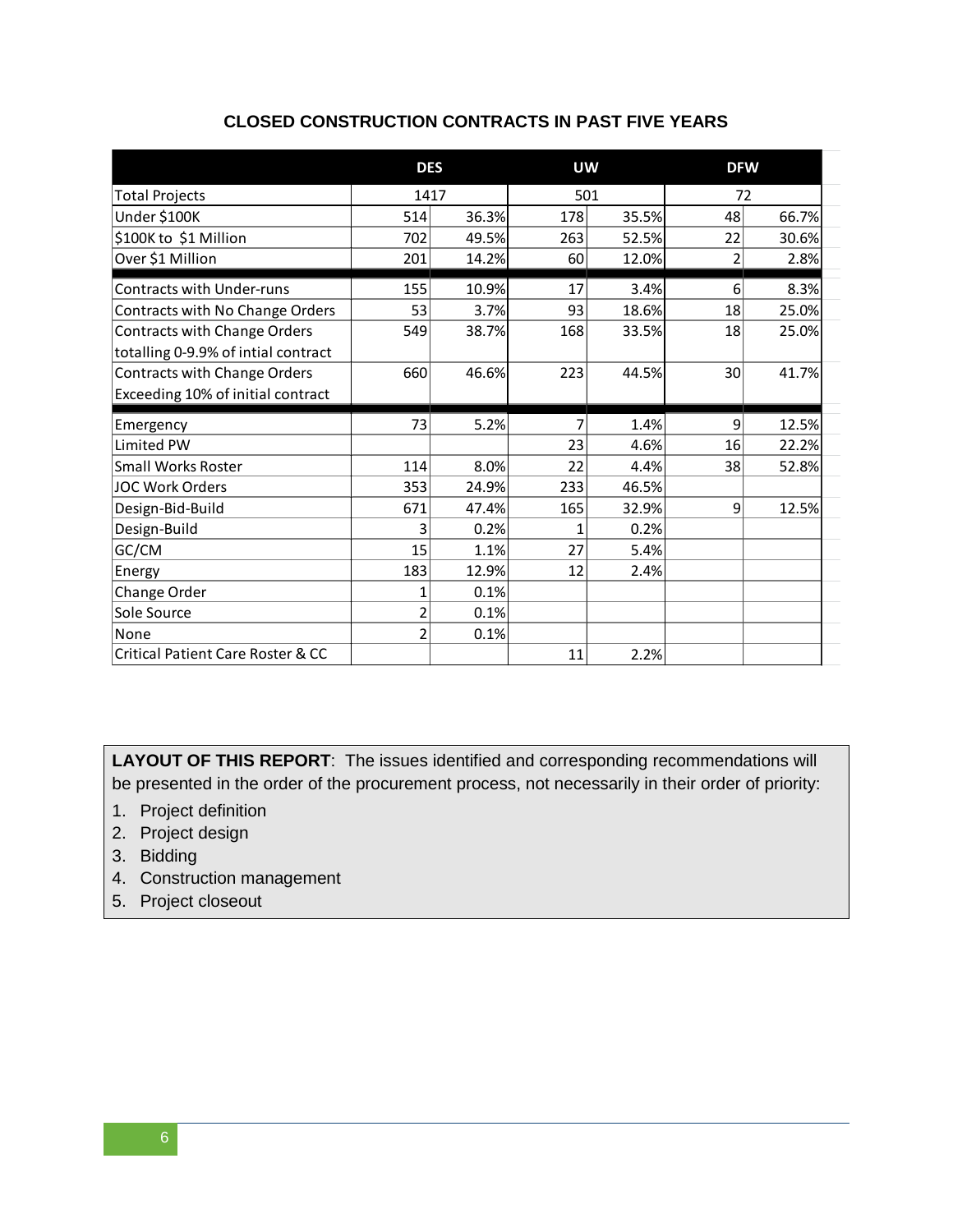## **PROJECT DEFINITION**

**TRADITIONAL DESIGN/BID/BUILD OR ALTERNATIVE PROCUREMENT APPROACH?** In its broadest sense, the state"s public works procurement process begins at project conception and ends at project closeout. The first step in a public works procurement process is for the owner agency to identify a need and begin to work with the Construction team to define the project. It is at this point that the decision will be made to proceed as a traditional low-bid procurement using the design/bid/build (D/B/B), or whether some alternative method will be used (General Contractor/Construction Manager, Design/Build, Small Works, Limited Works, etc.) This decision will influence the rest of the procurement process.

The traditional D/B/B approach is designed to get the best price for a construction project. The owner or owner"s representative works with an architect/engineer to design the project. That design package is publically advertised, inviting bids from any interested responsible contractor. On bid opening day the construction contract is awarded to the lowest responsive, responsible bidder. This approach is favored by both the contracting and the design communities because it provides for open competition which should result in the best price to the public agency. Court decisions have stated the purposes for competitive bidding are to benefit the taxpayers and also to provide a fair forum for bidders.

This process works well for relatively well understood and thoroughly designed projects, which comprise the majority of public works projects. However, if there are critical time frames that need to be met, or the project is particularly complex because of unknown risks or variables, a public owner may prefer to use one of several alternative public works procurement approaches currently authorized in Ch. 39.10 RCW – The Alternative Public Works statute. The Design/Build (D/B) approach, and the General Contractor/Construction Manager (GC/CM) methodologies allow the contractor to be hired earlier in the design phase to allow for better collaboration and other efficiencies. These processes, which are used extensively in other states and in the private sector, take advantage of the contractor"s expertise during the design phase, and may allow for some construction to get under way before the project is fully designed.

Job Order Contracting (JOC), another alternative procurement method authorized in Ch. 39.10 RCW, is aimed at creating other types of efficiencies in construction contracting, and is discussed in the next section.

The Joint Legislative Audit and Review Committee (JLARC) recently completed a sunset review of the Alternative Public Works Statutes, finding that these alternative procurement methods provide benefits to public owners and the citizens of Washington. The proposed final report recommends that the Alternative Public Works Statutes be reauthorized.<sup>2</sup>

 2 "Alternative Public Works Procedures Sunset Review: Legislature Should Continue Authority to Use Alternative Procedures," JLARC proposed final report, December 5, 2012.

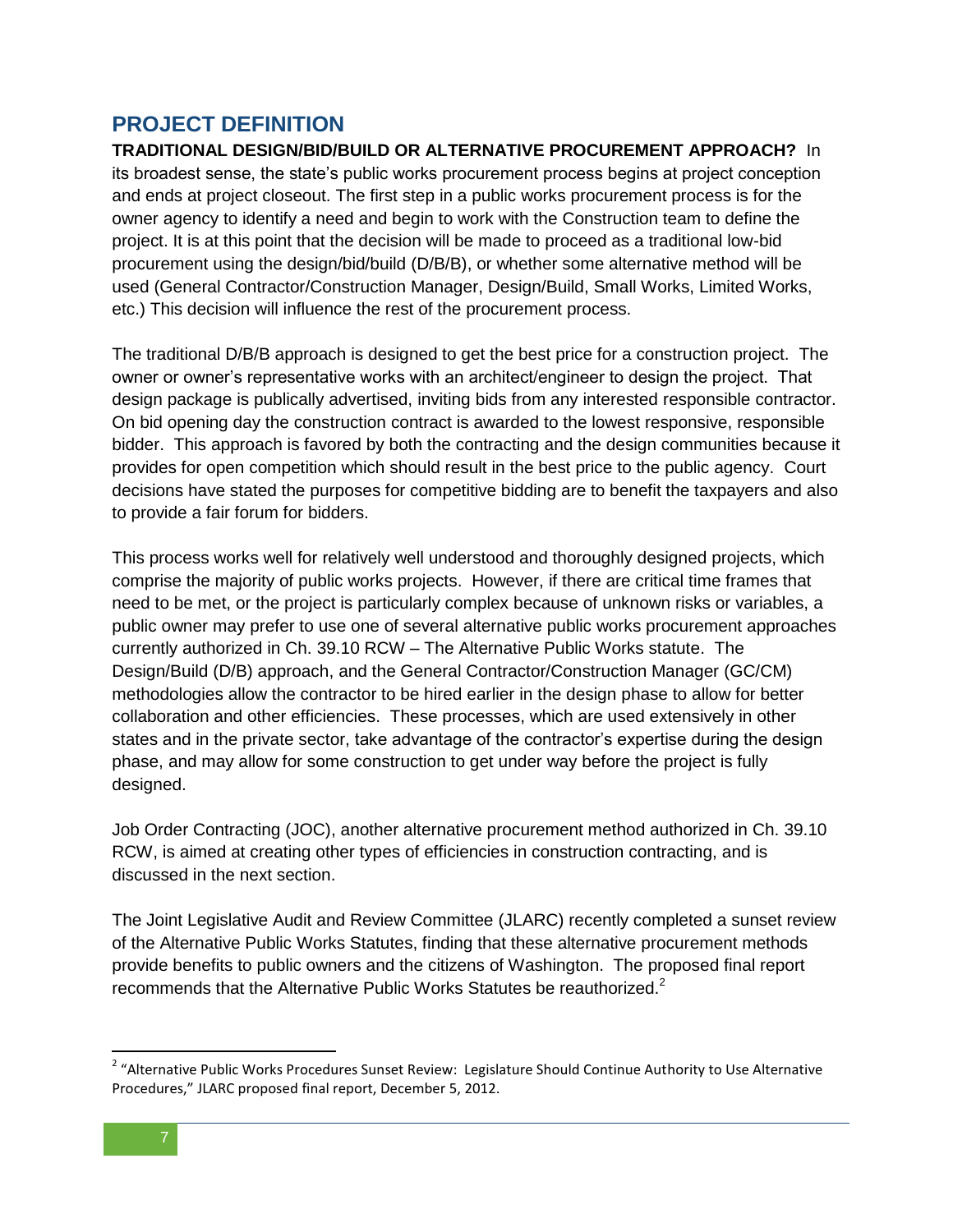**ISSUE:** The Alternative Public Works statute will expire in 2013 without legislative reauthorization. The tools made available in this statute – GC/CM, Design/Build, Job Order Contracting – have become standard tools across the nation to overcome specific deficiencies in the D/B/B model that become problematic on certain types of projects. The Joint Legislative Audit and Review Committee (JLARC) staff has completed a sunset review of this Chapter and has recommended that the statute be reauthorized. JLARC also recommends that the Capital Projects Advisory Review Board (CPARB) make a few minor modifications to the Job Order Contracting (JOC) reporting methodology. CPARB is also fully supporting reauthorization. In addition, CPARB has conducted an in-depth review of the statute and is recommending minor modifications that will improve the state"s ability to use these alternative procurement methodologies.

**RECOMMENDATION:** We concur with JLARC, and support reauthorization of chapter 39.10 RCW. We also support the modifications recommended by the members of CPARB.

**ISSUE:** Other alternative procurement methods continue to emerge in the public and private sectors and may represent positive innovations that could reduce cost and/or improve the quality of public works projects. Two that have been mentioned in the course of this study are "Best Value" and "Integrated Project Delivery." Although neither of these approaches are widespread in the industry at this time, if a state agency wanted to use one of these (or another approach not currently on the state"s radar) a statutory change would be required.

**RECOMMENDATION:** We are not recommending authorization of new alternative delivery methods at this time. In the future, however, when there is sufficient evidence that new alternative delivery methods may be effective, we believe the framework we have in place now through CPARB for evaluating innovative approaches has proven successful – start with a small number of discrete pilot projects; thoroughly evaluate the outcomes; modify as needed; and expand to other agencies/projects as warranted.

**JOB ORDER CONTRACTING:** Washington, like 47 other states and the federal government, has authorized the use of Job Order Contracting (JOC) in public works procurement. The JOC method is a convenient way for public agencies to get commonly encountered small- to medium-sized public works projects completed quickly and easily. The JOC procedure allows specified public bodies to establish job order contracts with a construction contractor who will be "on call" for a variety of projects during the contract period. The JOC procedure was described in a recent JLARC report as follows:

Under the JOC method, a public body selects a contractor based on qualifications in response to a request for qualifications and an identified price book for labor and materials to be supplied under the JOC. The public body evaluates contractor qualifications and selects the most qualified finalists who submit final proposals and a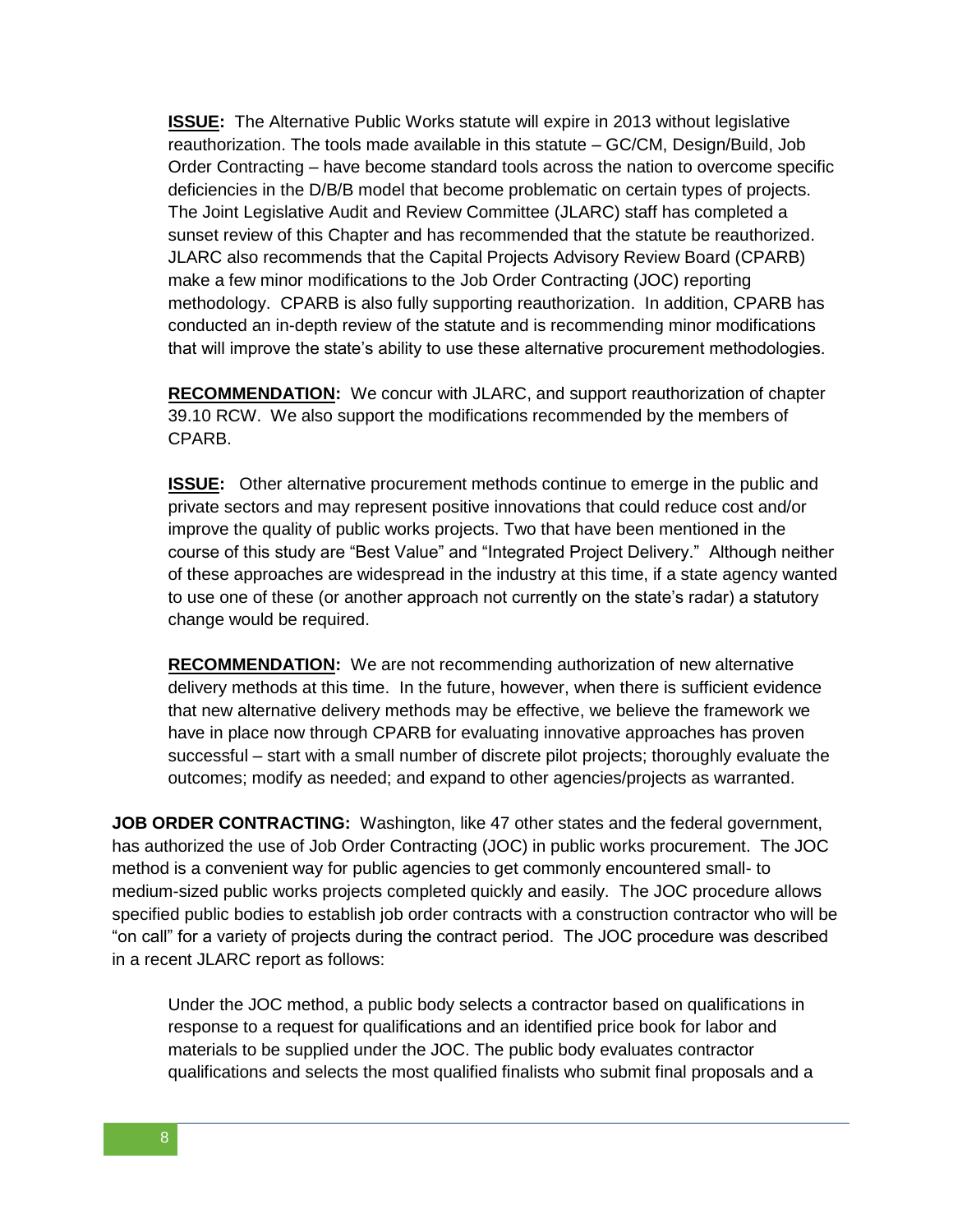percentage bid for managing each project. This bid is known as the contractor"s coefficient and is a markup or markdown of the prices included in the identified price book that the public body plans to use. Once the JOC is in place, the public body can call upon the JOC contractor as needed for small projects, also known as work orders. The JOC contractor develops a scope of work, any plans and specifications needed to meet permit requirements, and identifies subcontractors to perform the work. The price for labor, materials and equipment is determined using the price book identified in the request for qualifications, and the contractor"s overhead costs are calculated using the contractor"s coefficient. Each work order is submitted to the owner for review and approval.

State agencies authorized to use this procedure include: DES, state research universities, regional universities, The Evergreen State College, and the state ferry system. (Several nonstate public entities are authorized to use the JOC method as well.)

- Each agency is allowed to have **no more than two Job Order Contracts** in effect at  $\bullet$ any given time, except DES which may have up to four contracts in effect at any given time.
- Each contract **may not exceed \$4 million per year**, for a maximum of three years. (The initial **contract period may span no more than two years** and may include an option of extending or renewing for one additional year.)
- Individual **work orders may not exceed \$350,000**. The price of a given work order is determined by the unit price book (UPB) that is agreed to in the initial contract. (A UPB provides preset costs for specific construction tasks. DES uses the R.S. Means unit price book, which is an industry standard, although others are widely used as well, and some public agencies construct their own UPB.)
- At least **90% of the work completed under a specific work order must be subcontracted.**

A summary of DES and UW JOC contracts is provided on the following page.

State public works staff report that JOC is an important tool for completing a wide array of smalland medium-sized public works projects. Although agencies recognize that this process does not reduce costs, they cite several other advantages, particularly the quicker response times and simplified procurement process.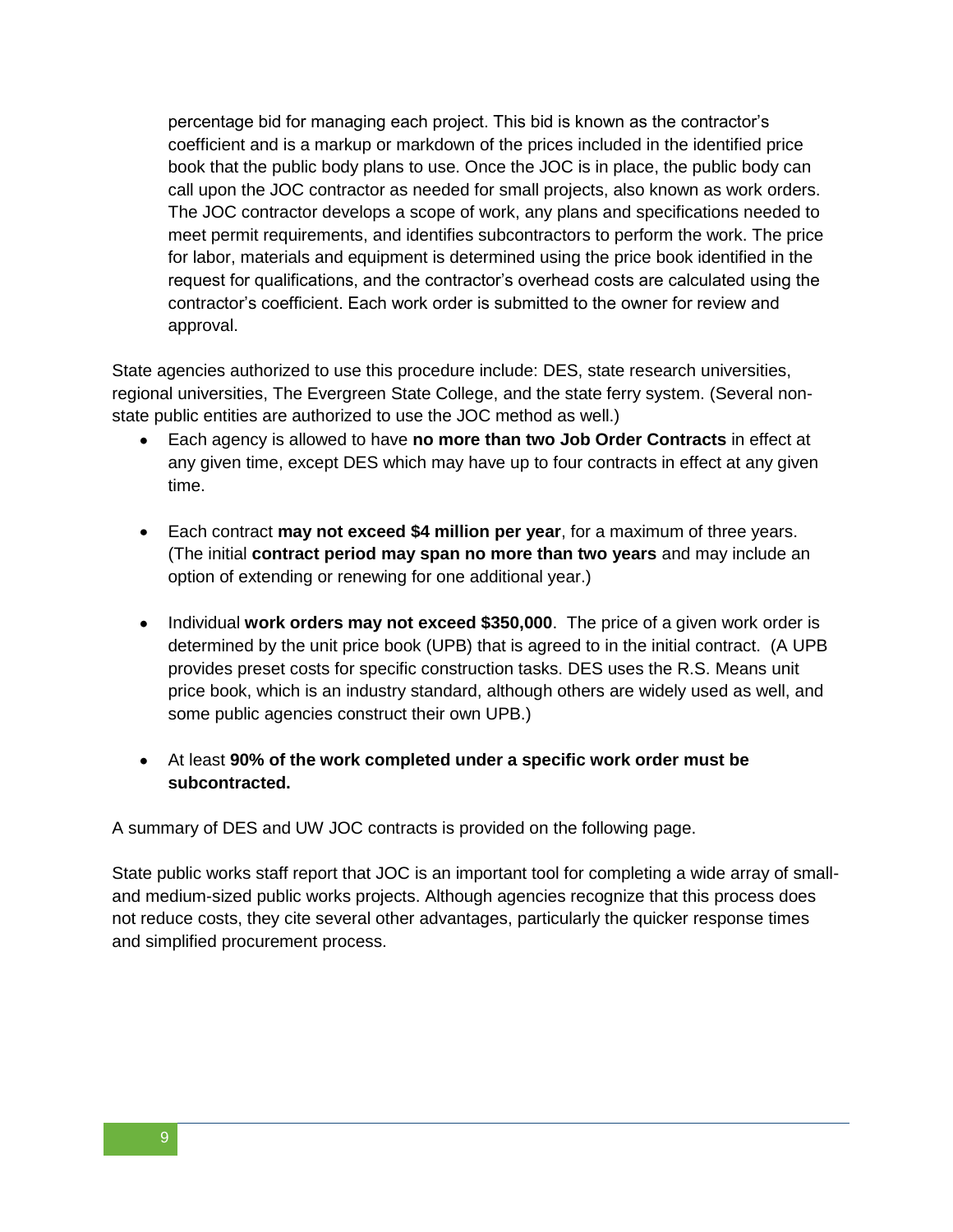#### **SUMMARY OF DES AND UW JOB ORDER CONTRACTING 2007 to Present**

| <b>AGENCY / CONTRACTOR</b>                  | Contract # | <b>Contract Start</b><br>Date | <b>Contract End</b><br>Date | <b>S</b> Total of Work<br><b>Orders completed</b> | # Work<br><b>Orders</b><br>(WO) |
|---------------------------------------------|------------|-------------------------------|-----------------------------|---------------------------------------------------|---------------------------------|
| <b>Department of Enterprise Services</b>    |            |                               |                             |                                                   |                                 |
| Centennial Contractors Enterprises, Inc.    | 2007-055-1 | Jan-07                        | <b>Nov-09</b>               | \$10,186,194                                      | 173                             |
| Global Contractors, LLC                     | 2007-055-2 | Mar-07                        | Aug-09                      | \$7,654,442                                       | 90                              |
| Yi & Associates                             | 2008-042-1 | Oct-07                        | Jun-10                      | \$11,309,192                                      | 162                             |
| Burton Construction, Inc.                   | 2008-042-2 | Oct-07                        | $Dec-10$                    | \$7,952,789                                       | 116                             |
| Centennial Contractors Enterprises, Inc.    | 2010-006-1 | Jan-10                        | $Jan-13$                    | \$6,330,042                                       | 79                              |
| **Berschauer Phillips                       | 2010-201-1 | Jun-10                        | Jun-13                      | \$6,754,395                                       | 112                             |
| **Construct, Inc.                           | 2010-201-2 | $Dec-10$                      | $Dec-13$                    | \$7,849,508                                       | 98                              |
| **Burton Construction, Inc.                 | 2011-070-1 | $Jan-11$                      | Jan-14                      | \$7,666,947                                       | 93                              |
| <b>University of Washington</b>             |            |                               |                             |                                                   |                                 |
| Burton Construction, Inc.                   | 201882-1   | Jun-07                        | Jun-09                      | \$8,290,855                                       | 92                              |
| Centennial Contractors Enterprises, Inc.    | 201882-2   | Feb-07                        | $Sep-09$                    | \$9,275,017                                       | 94                              |
| Centennial Contractors Enterprises, Inc. ** | 202936     | $May-09$                      | Open                        | \$4,780,700                                       | 37                              |
|                                             |            |                               |                             |                                                   |                                 |

\*\* Contracts are still active and number of work orders and contract values will increase.

Obtaining the best price possible on each individual work order requires a sophisticated knowledge of the UPB and its components. For example, any project requires that myriad decisions be made about quality and quantity of inputs – materials, labor, etc. The UPB may include several prices for a particular scope of work, depending on the unique needs of the specific project. Without a thorough understanding of the range of possibilities from which the contractor selected to submit a bid, a public manager may not negotiate the most appropriate components. As a result, a project could end up with high-end materials, when mid-range is perfectly acceptable. The ongoing relationship at the core of a JOC contract has the potential to mitigate against this type of up-bidding. But to ensure that the public is getting an appropriate price, project managers are routinely trained in the content and estimating methodology of the UPB. **This type of training is critical and should be continued.**

**ISSUE:** The statute authorizing the use of JOC expires on June 30, 2013, unless reauthorized by the Legislature.

**RECOMMENDATION:** We support the JLARC recommendations to reauthorize the alternative works statute to allow the continued use of JOC. We also support modifications recommended by CPARB.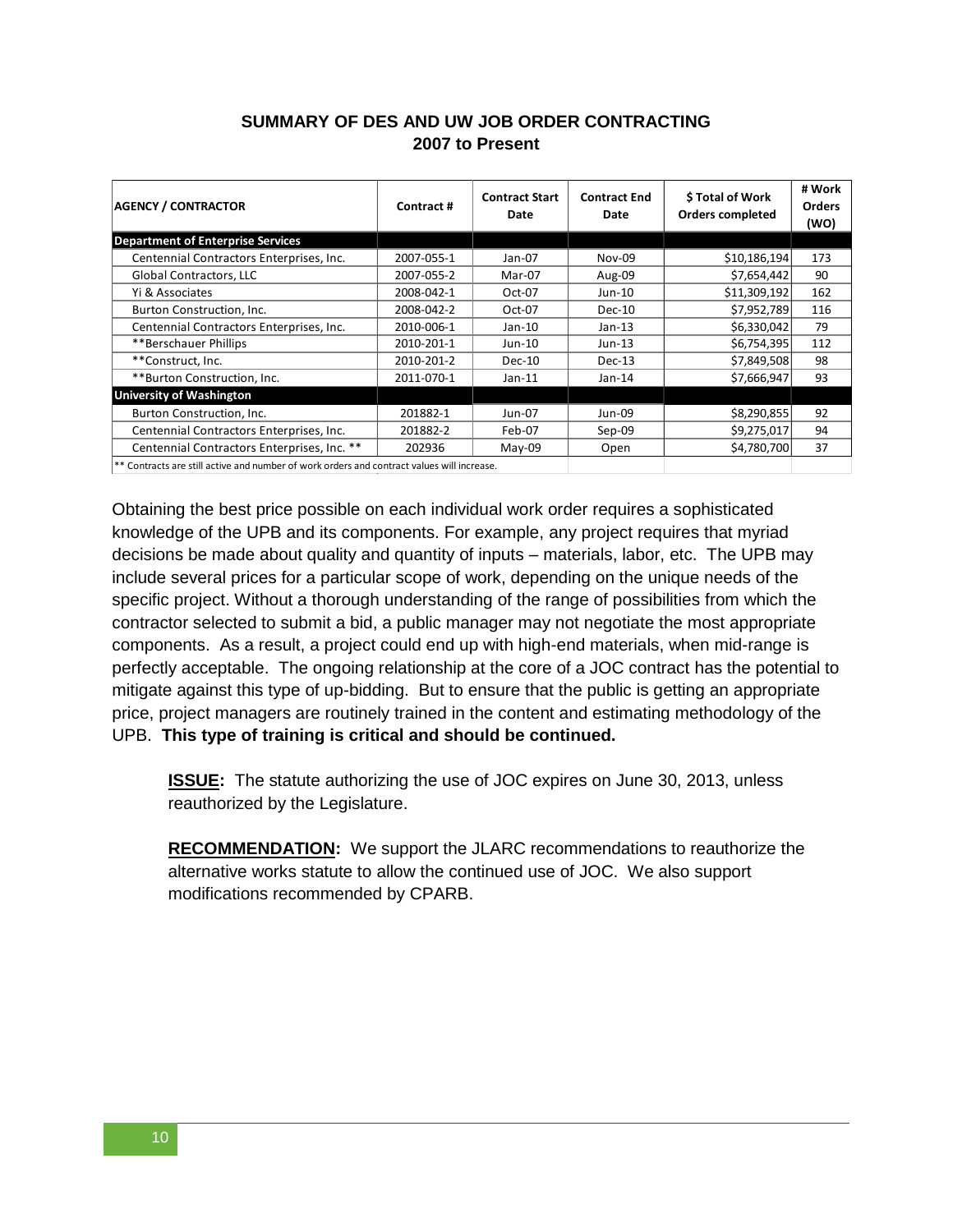### **PROJECT DESIGN**

Depending on the size and complexity of the work to be completed, the project may be designed by in-house architects or engineers or the public owner will contract for these professional services. The architect or engineering firm (A/E) becomes part of the owner"s team and often takes on the responsibilities not only of designing the project to satisfy the owner"s needs, but also then is responsible for supporting the procurement process for construction contractor selection, overseeing the project as the owner"s representative, incorporating changes if needed throughout the project, and coordinating the project closeout.

In Washington, as in 35 or more other states and the federal government, A/E professionals are selected using qualifications-based selection (QBS). (See Ch. 39.80 RCW.) The public agency puts out a Request for Qualifications (RFQ), and selects the most qualified A/E firm for the project, without regard to price. Once the most qualified candidate is selected, that firm and the owner agency negotiate the price for the design services. The main advantage of the qualifications-based selection is that the design professional and the client work in a collaborative spirit to maximize the quality, value, cost effectiveness and usefulness of the final product.

While this selection process is a well-established industry standard, owners that do public works projects less frequently are often confused by the QBS approach, as it feels inconsistent with our competitive bidding environment which generally focuses specifically on selecting the lowest responsive, responsible bidder.

**ISSUE:** A/E firms are concerned that some public agencies do not comply with current statutory consultant selection requirements. Some agencies request that consultants submit fee proposals together with qualifications and make cost a component of their evaluation. In other instances, an agency may use a personal services solicitation method for a project that should be contracted using QBS.

**RECOMMENDATION:** Appropriate statutes and policies are currently in place. This is primarily a training issue. As the state develops comprehensive training standards and programs for its staff, qualifications-based selection should be made part of the basic curriculum.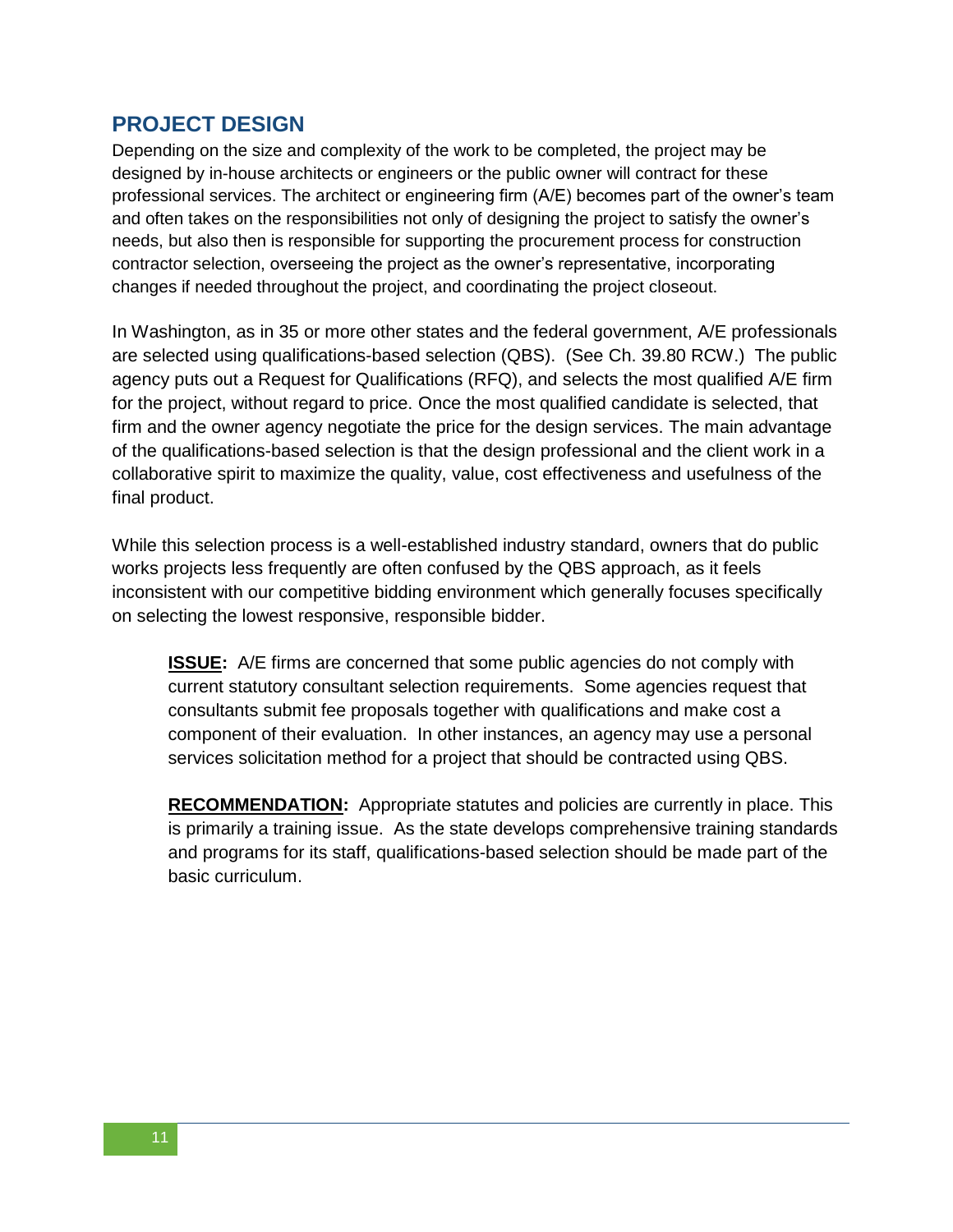### **BIDDING**

**ADVERTISING THE PROJECT:** Once the project has been designed and the architectural drawings are complete, the project is put out to bid. The statutory advertising requirements such as length of time the ad must run, and the type of newspaper in which it must be published (statewide, local) varies depending on the agency and type of project. DES, the UW, and DFW are not statutorily required to adhere to any specific timing or form of advertising for D/B/B projects. Generally, however, projects are advertised for one to two weeks in a state-wide industry paper like the Daily Journal of Commerce, and perhaps in a local newspaper as well. In addition, most agencies post bid opportunities to their own websites. As more low-cost bid aggregation sites appear on the Web, some public agencies (particularly those with smaller projects) are wondering whether the cost of print media advertising should be phased out in favor of lower-cost web-based alternatives.

Contractors, however, are interested in having a single source of information about all public works bid opportunities. If each public agency uses its own selected method of advertising, the contractor either must routinely check multiple outlets, which can require significant staff time or run a significant risk of missing bid opportunities.

**ISSUE:** Some public agencies feel that the cost of advertising in print media is too high today, particularly given the low-cost Web-based alternatives available.

**ISSUE:** Contractors want a single Web-based location where they can go to find all the public bidding opportunities available.

These two issues are interrelated, but do not suggest a single recommendation. And it is unclear today what solution(s) will emerge as an industry standard, facilitated by new technologies. The newspaper industry is aware of this evolution and is working to develop a solution that allows them to continue to maintain the revenues generated from this form of advertising. The daily and weekly newspaper associations, which together represent virtually all of the newspaper outlets in the state, are jointly developing a statewide aggregate website for all public bidding advertisements and notices. The proposed approach is that agencies will continue to advertise in print media, as they always have, and pay for that advertising. Then, at no additional cost to the agency or interested contractors, all Washington public bidding opportunities would be uploaded to a single aggregate website. The newspaper associations are committed to providing this added service at no additional cost at this time, and to work with owners and contractors to provided added functionality as warranted (although perhaps at additional cost.)

This approach addresses the contractors" interest in a single location for all bidding opportunities, but it does not reduce cost to the agency owners.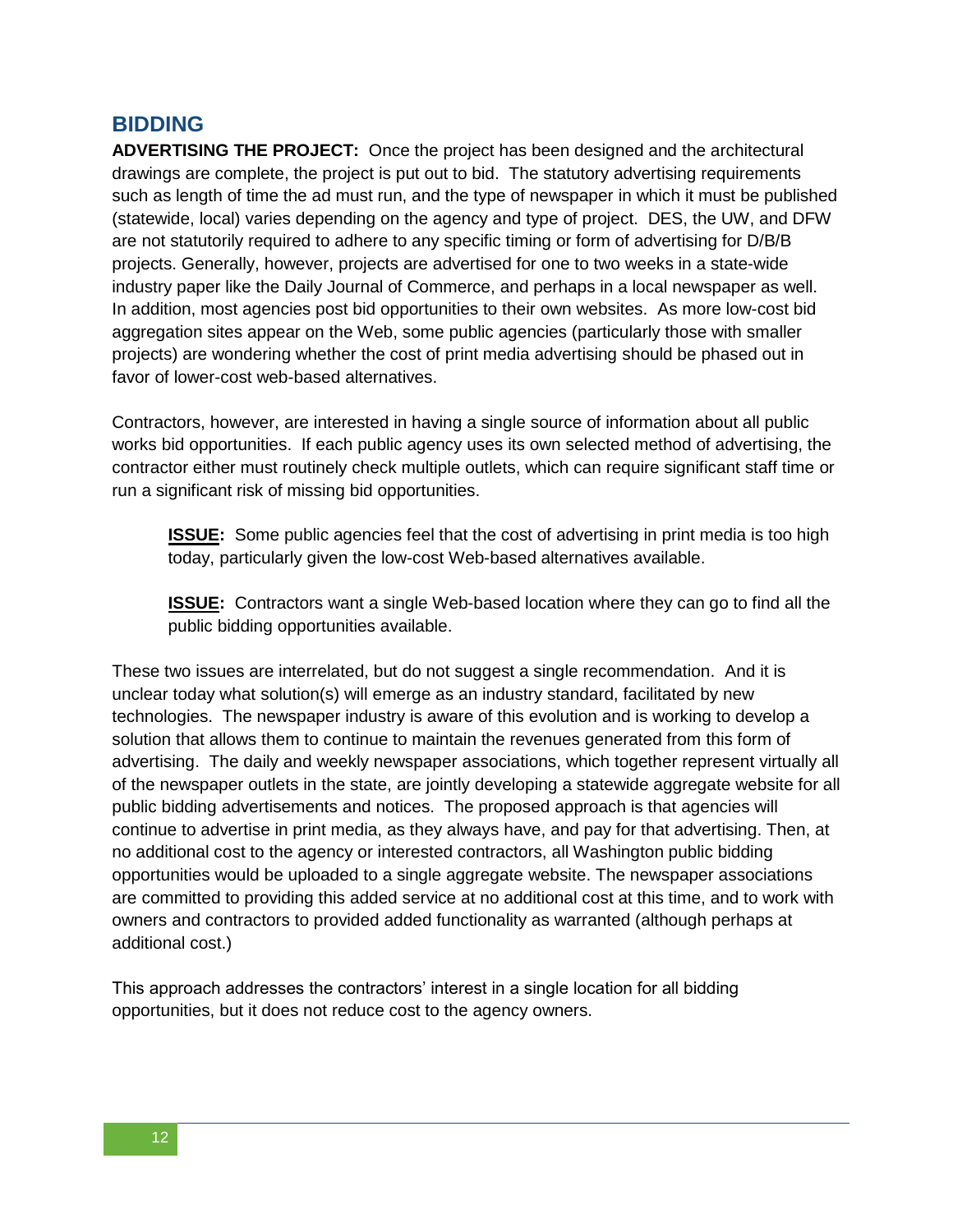**RECOMMENDATION:** Make no modification to the existing advertising statutes at this time, and carefully monitor the development of the statewide aggregate website for advertisements.

The advertising process used for any particular project will depend in large part on the type of project inviting bids. The following chart describes the various options available:

| <b>PROJECT TYPE</b>                                                                                                                                                                                      | <b>ADVERTISING METHOD</b>                                                                                                                                                                                                                                                                                                                                                                                                                                                                                                                             |
|----------------------------------------------------------------------------------------------------------------------------------------------------------------------------------------------------------|-------------------------------------------------------------------------------------------------------------------------------------------------------------------------------------------------------------------------------------------------------------------------------------------------------------------------------------------------------------------------------------------------------------------------------------------------------------------------------------------------------------------------------------------------------|
| Low-bid (traditional)                                                                                                                                                                                    | Publish notice calling for sealed bids. Statutes vary by project size and<br>type of public owner. Notice typically must be published in a<br>newspaper of general circulation most likely to bring responsive bids.<br>Such notice is typically required at least two weeks in advance. No<br>specific statutory requirement exists for advertising general government<br>construction undertaken by DES.                                                                                                                                            |
| <b>Small Works Roster</b><br>(less than \$300K)<br>RCW 39.04.155(1)                                                                                                                                      | Establishing the roster and annual call for contractors: A small works<br>roster lists contractors who have requested placement on the roster<br>and who have met the licensing requirements. A public owner intending<br>to use a small works roster must annually publish a notice of the<br>existence of the roster, and invite names of contractors interested in<br>being included.                                                                                                                                                              |
|                                                                                                                                                                                                          | Soliciting bids on specific work: Request for bids must be sent either to<br>all interested contractors on the roster, or the agency can solicit bids<br>from at least five contractors as long as they "equitably distribute" bid<br>opportunities among all contractors over time. No formal<br>"advertisement" is required, but if request for bids is distributed to less<br>than all of the contractors on the roster, the agency must send notice to<br>all contractors on the roster. (Electronic, faxed, or telephone quotes are<br>allowed.) |
| <b>Limited Public Works</b><br>(less than \$35K)                                                                                                                                                         | An owner must solicit at least three bids or notify all contractors on the<br>roster. No formal "advertisement" required, but notice must be sent to<br>all contractors on the roster. (Electronic, faxed or telephone quotes are<br>allowed.)                                                                                                                                                                                                                                                                                                        |
| <b>Public Works Projects</b><br>below a bid limit (e.g.,<br>for the UW, this applies<br>to projects less than<br>\$90K if multiple trades<br>are involved, or \$45K if<br>a single trade is<br>involved) | No formal "advertisement" is required, but owners should obtain three<br>or more bids. (Electronic, faxed, or telephone quotes allowed.)                                                                                                                                                                                                                                                                                                                                                                                                              |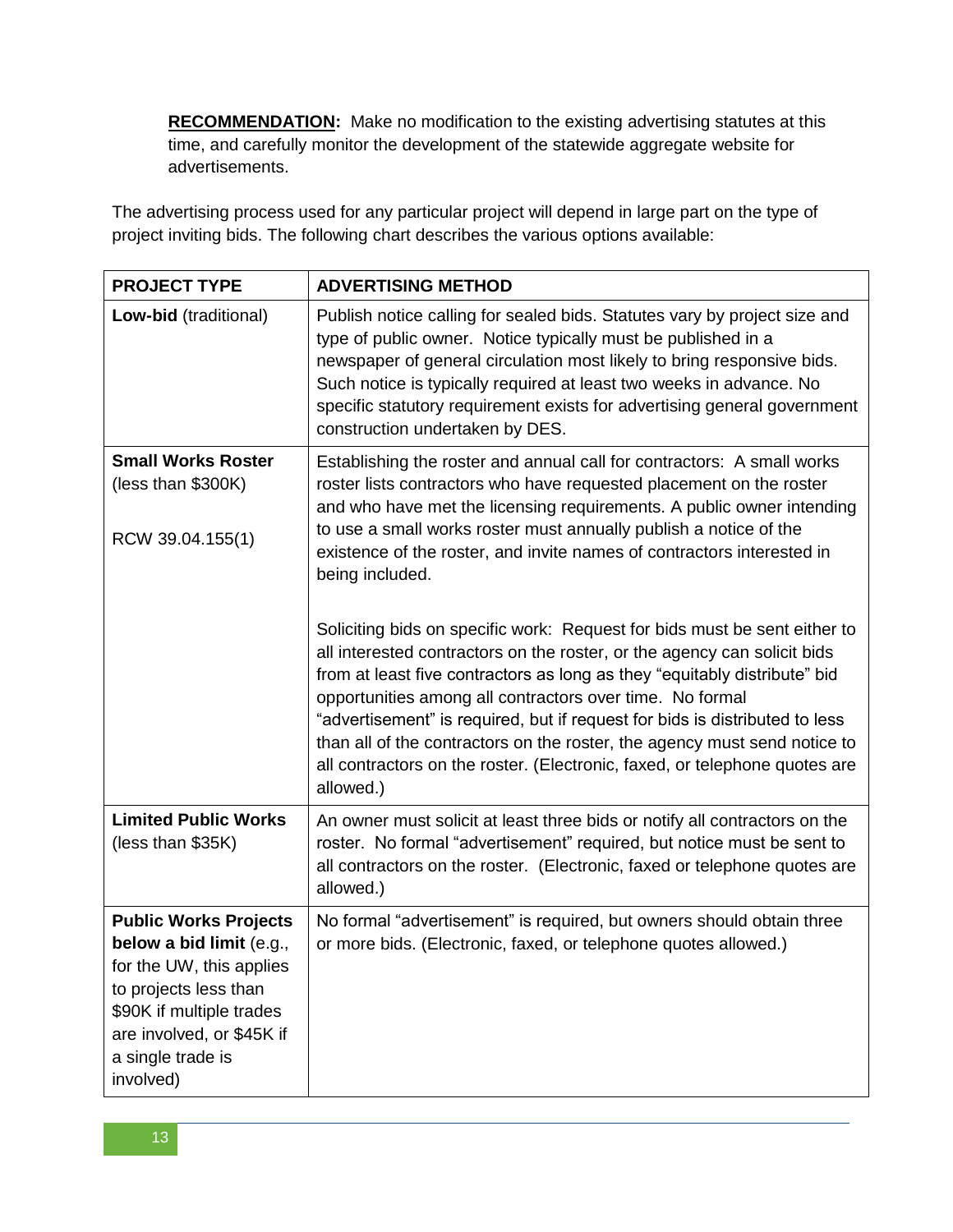To test whether these requirements are being met, a random sample of construction projects was selected for DES, DFW, and the University of Washington. The files for each of the selected projects were reviewed to verify that appropriate advertising procedures were followed.

The results are provided below:

| <b>AGENCY</b> | # OF FILES<br><b>REVIEWED</b> | APPROPRIATE ADVERTISING PROCEDURES VERIFIED |
|---------------|-------------------------------|---------------------------------------------|
| <b>DES</b>    | າາ                            | Yes                                         |
| DFW           |                               | Yes                                         |
| UW            |                               | Yes                                         |

**ISSUE:** Concerns have been raised that, on some small projects, agencies may use the added flexibility allowed (i.e., gathering quotes by telephone, rather than requiring written bid submissions) to manipulate the process in order to hire a preferred contractor. Owners and contractors agree that manipulating the bid process to select a preferred contractor is inappropriate and not in keeping with the statutes and competitive bidding environment in Washington.

**RECOMMENDATION:** No statutory change is needed; however state agency management should be actively monitoring staff to ensure that proper procurement standards and practices are being met.

**ENSURING CONTRACTOR QUALIFICATION:** Public owners want to know that the contractor awarded a construction project is qualified and capable of satisfactorily completing the work. Awarding a project contract to a firm that can demonstrate its qualifications, experience and reliability greatly reduces the state"s risk of increased costs and potential for poor quality.

The most common way to ensure a bidder is qualified is to incorporate "responsibility" criteria in the bidding process. RCW 39.04.350 sets forth mandatory responsibility criteria that any contractor must meet in order to be awarded a bid; and it authorizes state and local entities to establish supplemental responsibility criteria for a particular project. In early 2012, the Capital Projects Advisory Review Board (CPARB) published suggested guidelines to assist public agencies in developing and implementing the mandatory and supplementary responsibility criteria. **Agencies should ensure their contracting staff are trained in and using supplementary responsibility criteria, where appropriate, to limit the public's risk of a failed or subpar project.**

Responsibility criteria are limited, however, because they are applied "post-bid" – that is, any contractor may submit a bid on a project and it is only after the bid is awarded, and the determination made, that the contractor satisfies the responsibility criteria.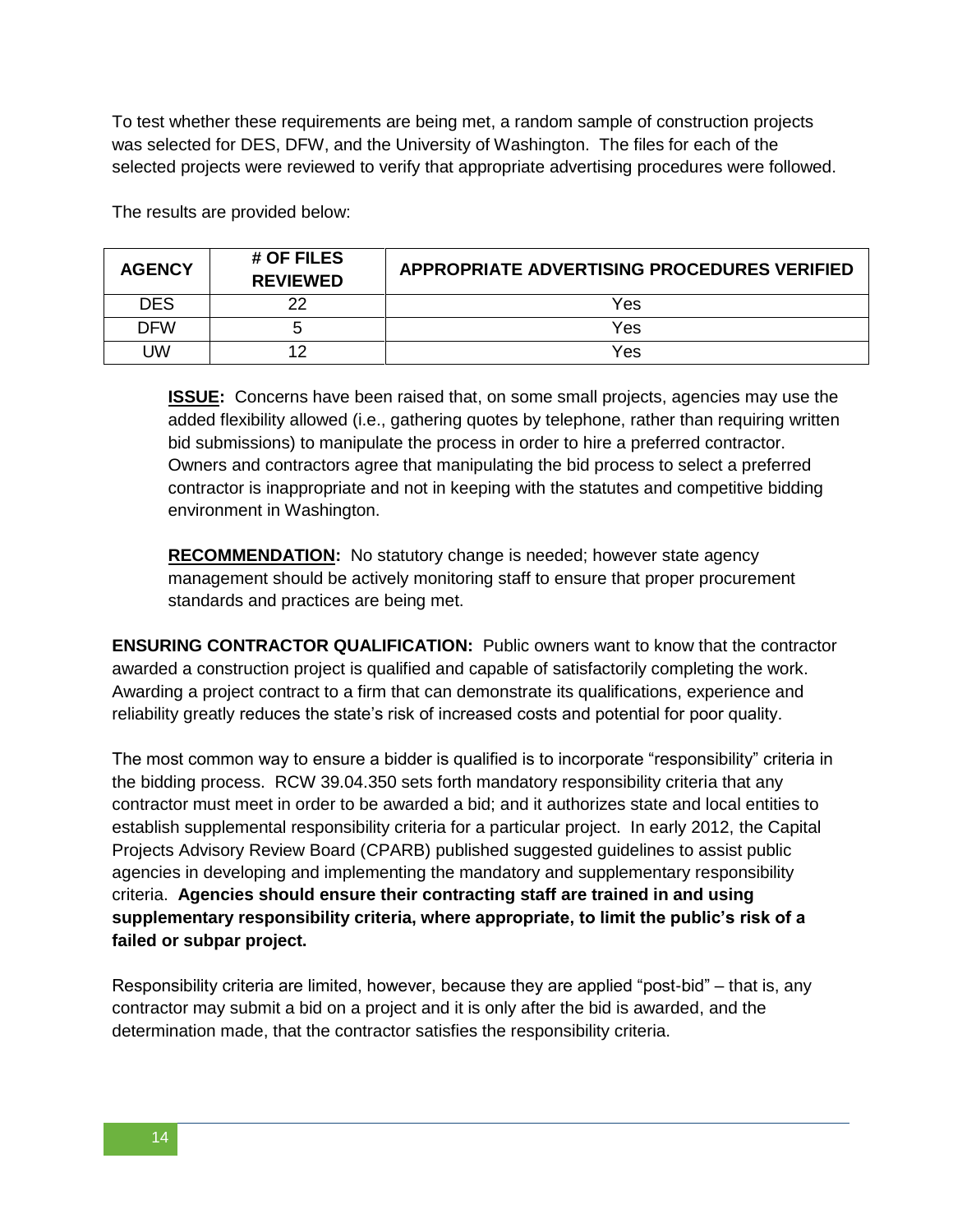#### **The disadvantage of relying on responsibility criteria is that once an apparently**

**successful bidder has been selected,** the low bidder has invested considerable time in putting together a bid and will have a sense of entitlement to the contract. It is not likely they will accept a finding of non-responsibility and simply walk away. Finding that the bidder does not meet the responsibility criteria may lead to a legal challenge and at a minimum will slow down the project.

Rejecting a bid due to a responsibility issue may also be challenged due to the perception of preferential treatment. Depending on the outcome of the challenge, the entire bidding process may have to be repeated. The impact to the project can be costly and frustrating to all parties.

A solution to the problems associated with the traditional procedure is to move the responsibility determination from after bid opening to before bid opening – by prequalifying bidders. Express statutory authority for prequalification has been provided in a few state public works procurement settings:

- Any contractor wishing to bid on a WSDOT highway project is required to be prequalified based on financial soundness, availability and quality of staff and administration, necessary experience, and sufficient capacity to meet a specified performance schedule.
- The Small Works Roster serves as a prequalified contractor list, as only contractors who meet the small works criteria are allowed to be on the list, and only those contractors on the list are eligible to bid on small works projects.
- The University of Washington has recently been given authority to create critical patient care or specialized medical research facilities rosters to ensure these life-saving facilities are constructed by contractors with the necessary specialized expertise.

#### **Prequalification has several advantages, including:**

- 1. The prequalification process can occur concurrently with completing the construction documents, thus saving time. Agencies get to bid opening just as fast with prequalification and lose no time after bidding with responsibility determinations.
- 2. An over-all saving in bidding costs. Prospective subcontractors only need to submit bids to pre-qualified primes, and only pre-qualified primes need to assemble bids. Over time, this should reduce everyone"s overhead and lead to lower bids.
- 3. Contractors that fail to pre-qualify find this out before they have become invested in the project. Thus, having no investment in the project, they may be less likely to protest than if they are found to be non-responsible after collecting sub-bids and submitting a bid. Under the traditional procedure, there is a certain amount of stigma attached to being found nonresponsible after being identified as the low bidder at a public bid opening. On the other hand, a contractor who is not pre-qualified does not have to reveal that fact to anyone.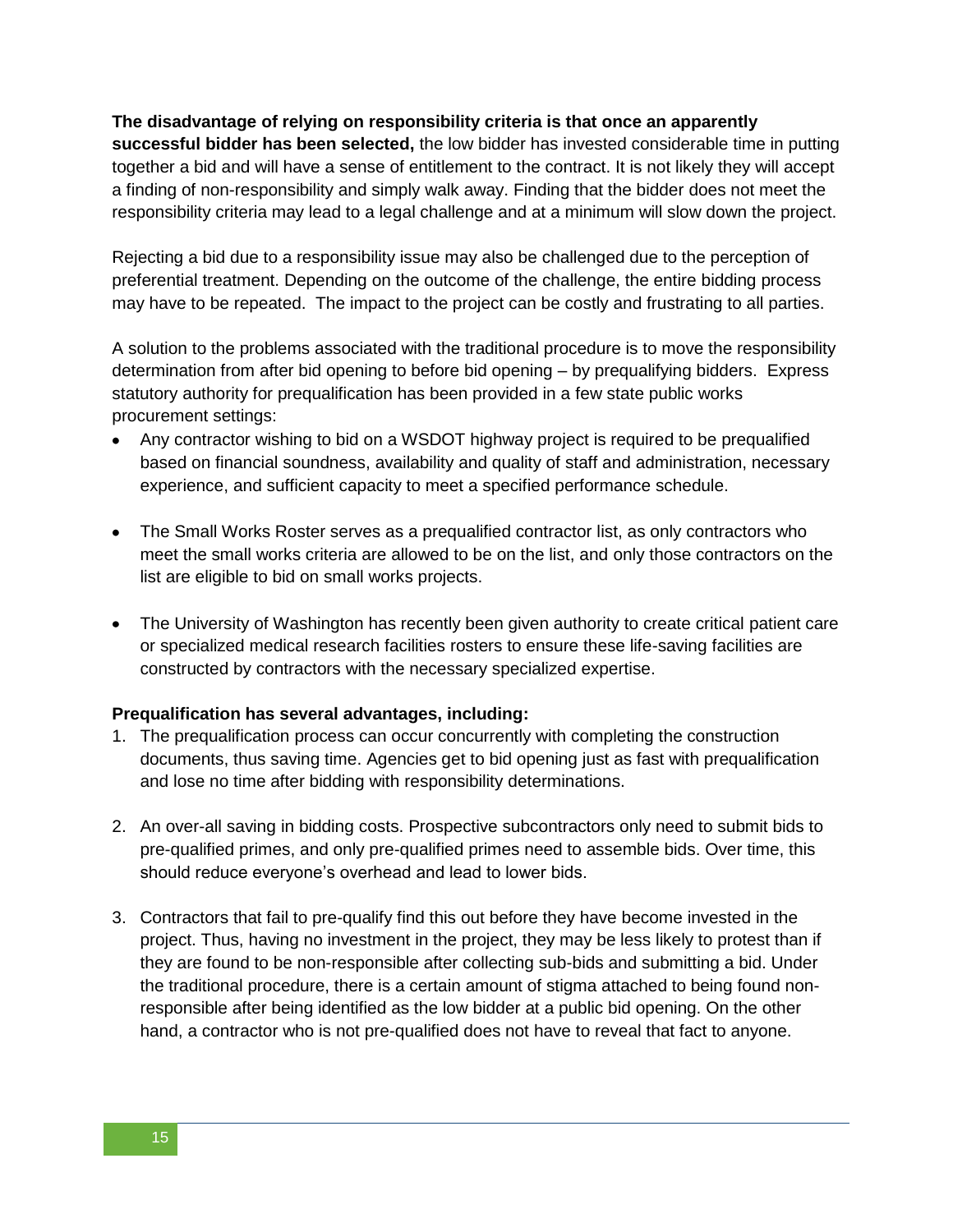#### **There are disadvantages to prequalification as well:**

- Since a performance-based prequalification system would require the contractor to complete time-consuming paperwork, some well-qualified contractors may feel that it is not worth the extra time and energy and shift their work efforts to the private sector. Some members of the contracting community are concerned this could result in higher contract prices and lower participation from the more experienced contractors.
- Contractors are concerned that expansion in the use of prequalification lists limits the pool of bidders and works against getting the lowest, most competitive pricing. And, smaller firms or firms expanding into new areas worry they will be left out because they cannot demonstrate a sufficient amount of previous experience.
- Prequalification criteria may introduce unacceptable subjectivity that will work to inappropriately exclude otherwise qualified contractors.
- Prequalification criteria may increase project costs if otherwise qualified contractors are eliminated from the bidding process.

**We are not putting forth a recommendation at this time.** State construction offices would like added flexibility to pre-qualify contractors on certain projects. However, the contracting community is opposed to such an expansion at this time. Discussions are continuing and if agreement can be reached, a recommendation may be forthcoming.

**DEBARMENT:** Under extreme circumstances, usually related to illegal conduct, a public owner may want to prevent a contractor from bidding on all contracts for a specified period of time. We are fortunate in Washington to have a contractor community that generally would not warrant the need to impose a suspension or debarment.

Today in Washington, a contractor may be debarred for violations or infractions of prevailing wage law (Ch. 39.12 RCW), contractor registration law (Ch. 18.27 RCW), or industrial insurance law (Ch. 51.48 RCW). Beginning January 1, 2013, the Director of DES has statutory authority to debar goods and services contractors for several criminal or unlawful acts (e.g., conviction for fraud, embezzlement, repeated violation of the federal labor relations act, egregious violations of contract provisions.) Contractors are concerned that, if the state has the authority to debar contractors for very poor performance, a contractor may be inappropriately debarred in cases where the crux of the problem is simply a soured relationship with an owner. If authorized, debarment authority should be limited to proven criminal or otherwise unlawful acts. $3$ 

**RECOMMENDATION:** We recommend that Legislature authorize the Director of DES to debar public works contractors for criminal or otherwise illegal conduct, but not to include

 $\overline{a}$ 

 $^3$  Federal agencies have authority to debar or suspend contractors for a variety of wrongdoing, including fraud or criminal offenses, violations of federal or state antitrust laws, embezzlement theft, forgery, etc. [*See the Federal Acquisition Regulation*]. Several states, including Massachusetts, Virginia, and North Carolina, have similar authority.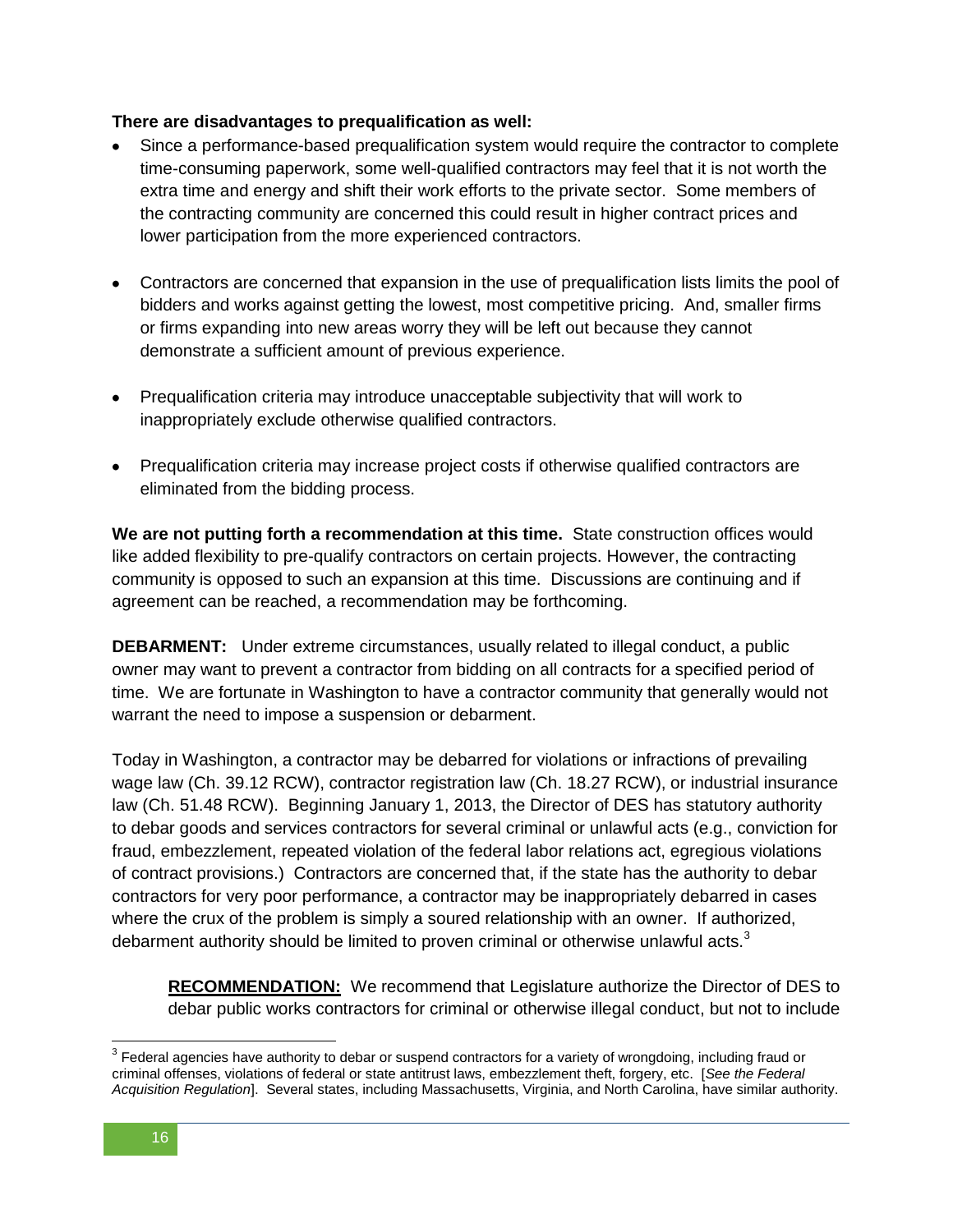debarment authority for egregious violations of contractor provisions unless they rise to the level of an illegal act. This debarment authority should extend to all state public works procurement, except transportation, which has debarment authority under a separate statutory authority. DES must be required to put in place appropriate rules, an appeal process, and other necessary procedures prior to exercising this authority.<sup>4</sup>

**ELECTRONIC BIDDING**: Electronic Bidding is the electronic transfer of proposal bid data between owners and bidders. Electronic bidding can either supplement or replace traditional paper bid documents. A number of states have started using electronic bidding in public works procurement (particularly in the transportation arena) because it has the potential to significantly reduce the time and cost of document-intensive communications and to ensure compliance through a centralized, transparent and auditable procurement system. Some of the potential advantages of electronic bidding to the contractor include:

- Elimination of the need to travel to submit a bid.
- Continuous bid submittal 24/7.
- Easy access to bid information.
- Faster processing of bid documents.
- Time savings in bid preparation.
- Ability to make last minute changes.
- Reduction of calculation errors.
- Overall streamlining of bid process.

In 2012, the legislature authorized DES to conduct electronic bidding and use electronic signatures for goods and services procurement effective January 1, 2013. (See RCW 39.26.090 and 39.26.120)

**RECOMMENDATION**: We recommend this authority to conduct competitive solicitations using electronic or Web-based solicitations, bids and signatures be extended to all state entities that carry out public works contracting. This recommendation would require statutory changes.

 4 Proposed language for statutory authority is provided in Appendix B.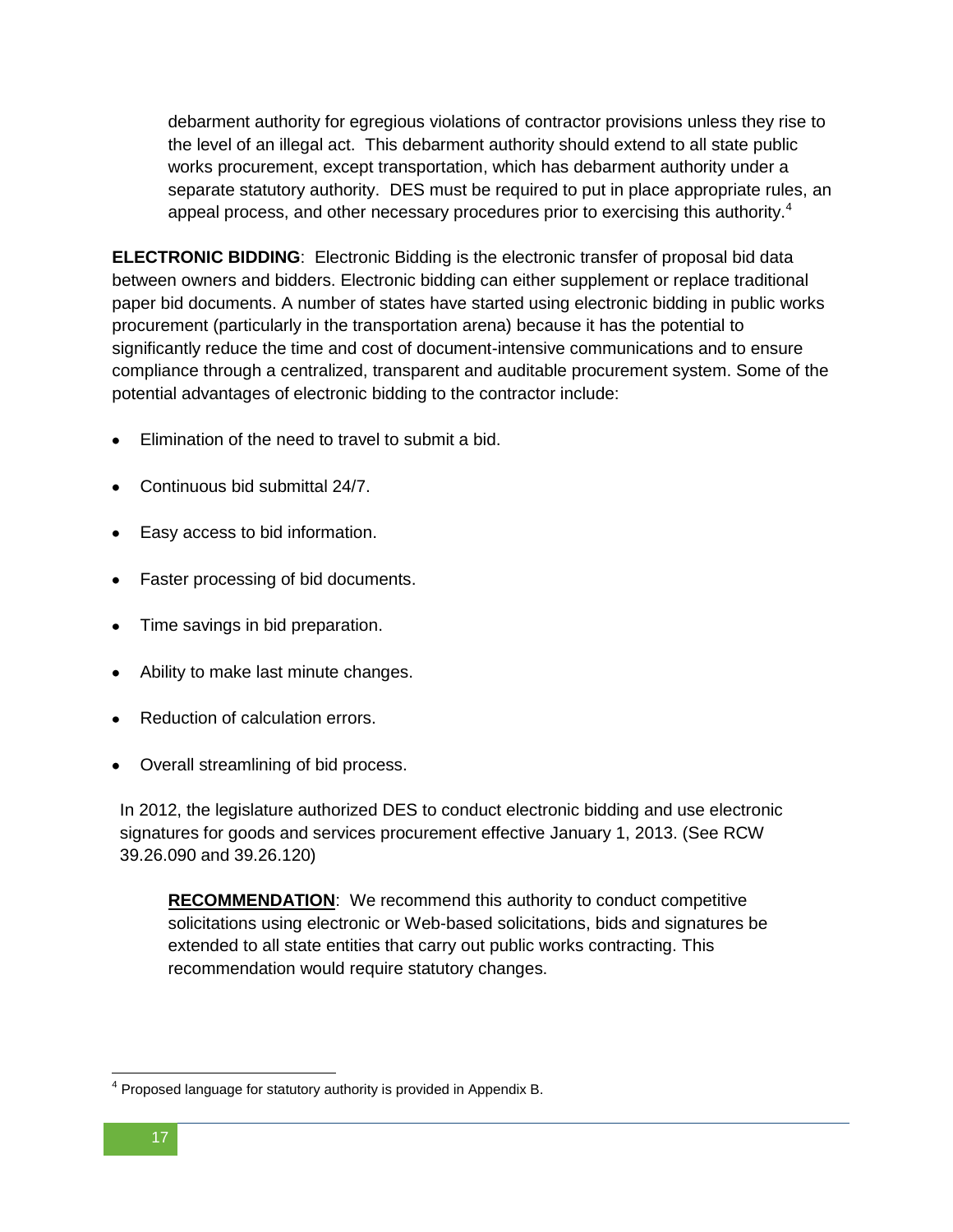Authorizing (not requiring) electronic bidding and electronic signatures is only one part of the equation, however. E-Government relies on secure communication between two or more trusting parties.

Traditional hand-written, or "wet," signatures on physical documents worked well during the era of hand written/drawn documents. A wet signature"s purpose is not to prove identity, but rather to show agreement or consent. Wet signatures are not always binding unless witnessed. The task of creating drawings and documents has moved to computers to increase productivity and accuracy in nearly all facets of business. Electronic documents are routinely transmitted during bidding processes and among internal units. Management, storage, and retrieval of documents with wet signatures have become increasingly problematic. Signed documents that are physically stored require a great deal of space and are often difficult to track and recall.

Documents that are signed and scanned and then stored again electronically lose the original document electronic format; scanning is also a time consuming process. Electronic signatures can be used to speed workflow, support repudiation processes and can significantly help support sound document management practices.

Under Washington law today, however, only a "digital" signature is considered presumptively valid (see RCW 19.34.360).

**RECOMMENDATION:** We recommend that, for the purposes of state public works procurement and practices, electronic bidding and electronic signatures be authorized and deemed presumptively valid and enforceable.<sup>5</sup>

**EXPANDING BID OPPORTUNITIES FOR MINORITY-, WOMEN-, AND VETERAN-OWNED BUSINESSES:** Creating expanded opportunities for Minority-, Women- and Veteran-owned

(M/W/V) businesses to participate in public works projects has been a long-standing challenge in the public construction sector. Since the passage of I-200 in 1998, agencies have struggled to implement effective programs aimed at increasing participation of minority- and women-owned businesses without the authority to use racial and gender-based goals. Today, participation rates by these businesses are very low in state public works projects. Given the current environment in which we have record numbers of veterans returning to civilian work after serving their country, state policy extends the following recommendations to include veterans as well.

Policymakers and the construction industry continue to look for ways to improve access and competitiveness for these firms. The ultimate goal, of course, is to eliminate unequal obstacles and barriers when competing for state contracts, and to assist these M/W/V firms to mature and grow so that they can become competitive, successful, active participants in public works.

l  $5$  Recommended language for statutory amendment is provided in Appendix B.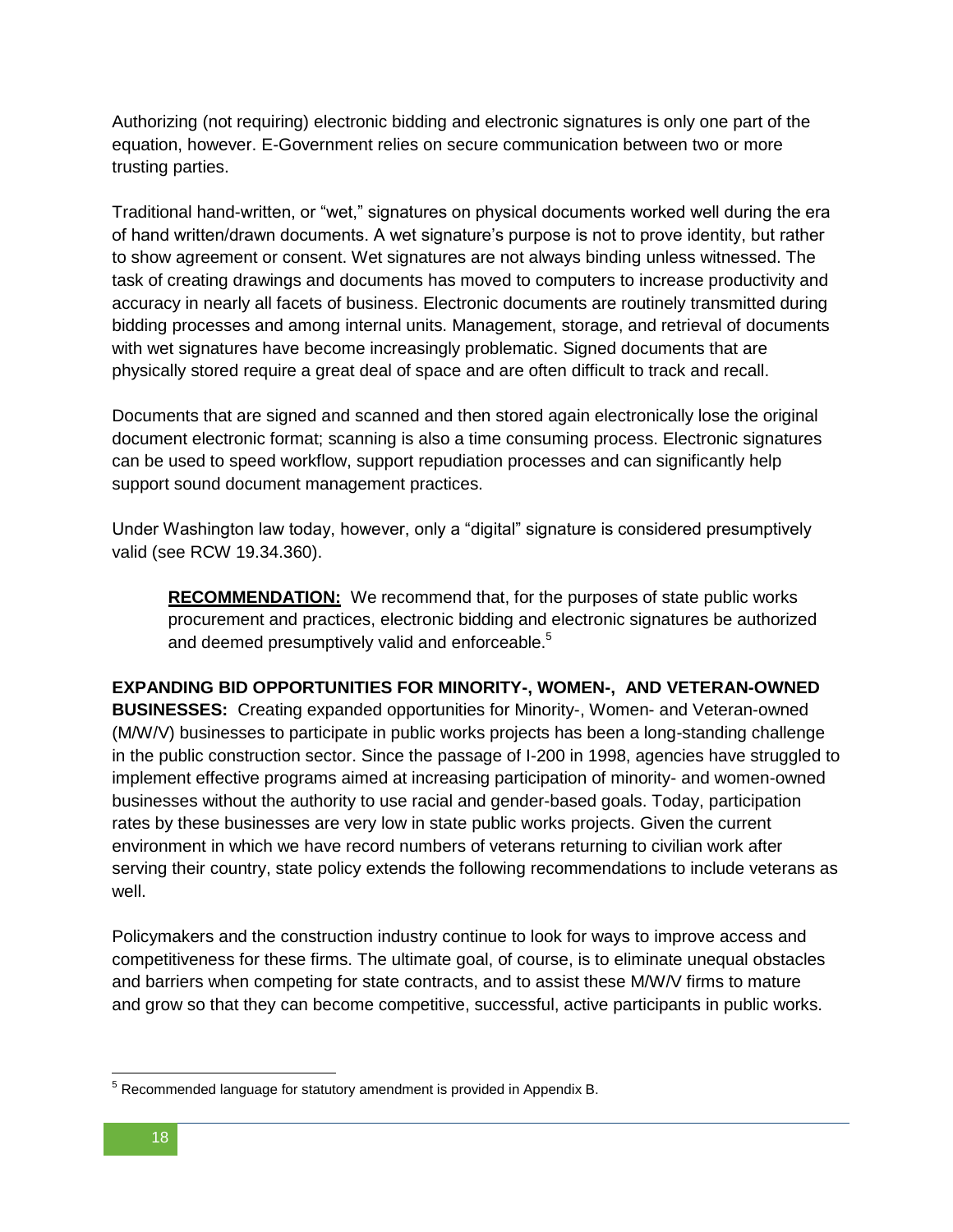While several recommendations for specific activities have been identified for possible implementation, these will likely not prove successful without commitment and leadership from the Governor, the Legislature and the chief executives of the agencies. That commitment is demonstrated by instituting performance measures both at the agency level and the individual staff level – and those measures must be tied to meaningful accountability measures.

**RECOMMENDATION:** Major state construction offices such as at DES, the UW, and WSU should maintain robust M/W/V contracting outreach programs. $^{\rm 6}$ 

l

 $^6$  A subcommittee was convened to develop recommendations for increasing participation of M/W/V businesses. The results of that effort, including suggested components for enhanced M/W/V outreach are provided in Appendix C.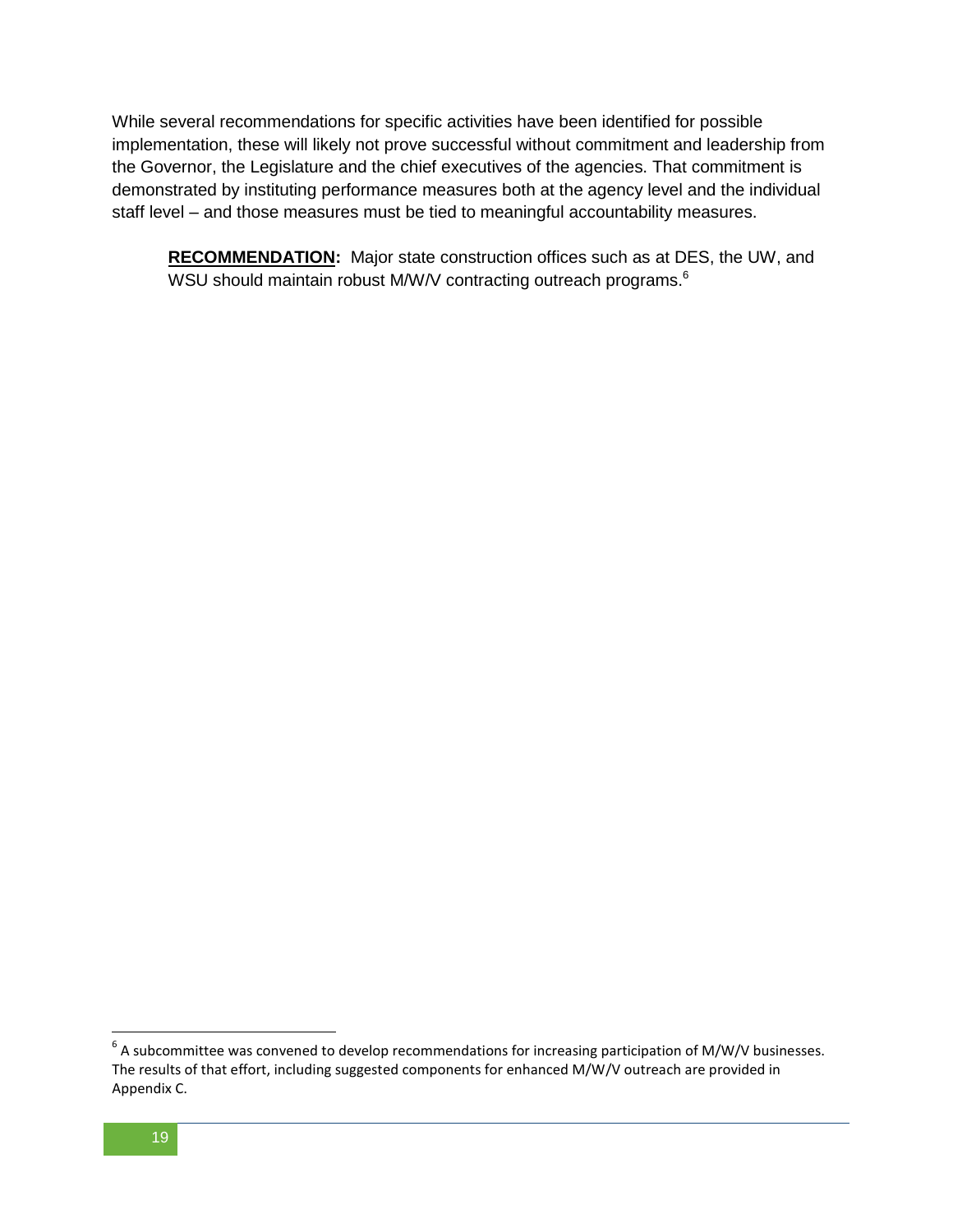## **CONSTRUCTION MANAGEMENT**

During the course of a construction project, modifications to the existing contract are accomplished through the change order process. If immediate approval of a change is required to protect property, for health or safety reasons, or to maintain project schedule, a field authorization (FA) is issued. All other changes usually occur through the development and approval of a change order proposal (COP). Then, one or more FA and/or COP may be combined into a single change order that is submitted as the actual contract modification.

Change orders are a fact of life in the construction process. The Municipal Research and Services Center, an independent non-profit that provides assistance to local governments on many issues, including public works, provides the following guidance for appropriate uses of change orders<sup>7</sup>:

- Unforeseen conditions
- Design errors or omissions
- Design changes requested by owner
- Increased quantities
- Upgrading materials
- Potential work identified in advertisement
- Natural progression of original project
- Compensation for delays (unusual weather or owner-caused delays)
- Force majeure
- Environmental related regulatory changes
- Safety or environmental issues
- Emergency work
- Additive, deductive, or alternate work
- Negotiated claim settlement
- Deletion of work

 $\overline{a}$ 

 $7$  "Construction Change Orders," a presentation by Michael E. Purdy, found at [http://www.mrsc.org/subjects/pubworks/sourcebook/documents/app%20h3%20-%20change%20orders%20-](http://www.mrsc.org/subjects/pubworks/sourcebook/documents/app%20h3%20-%20change%20orders%20-%20mike%20purdy.pdf) [%20mike%20purdy.pdf.](http://www.mrsc.org/subjects/pubworks/sourcebook/documents/app%20h3%20-%20change%20orders%20-%20mike%20purdy.pdf)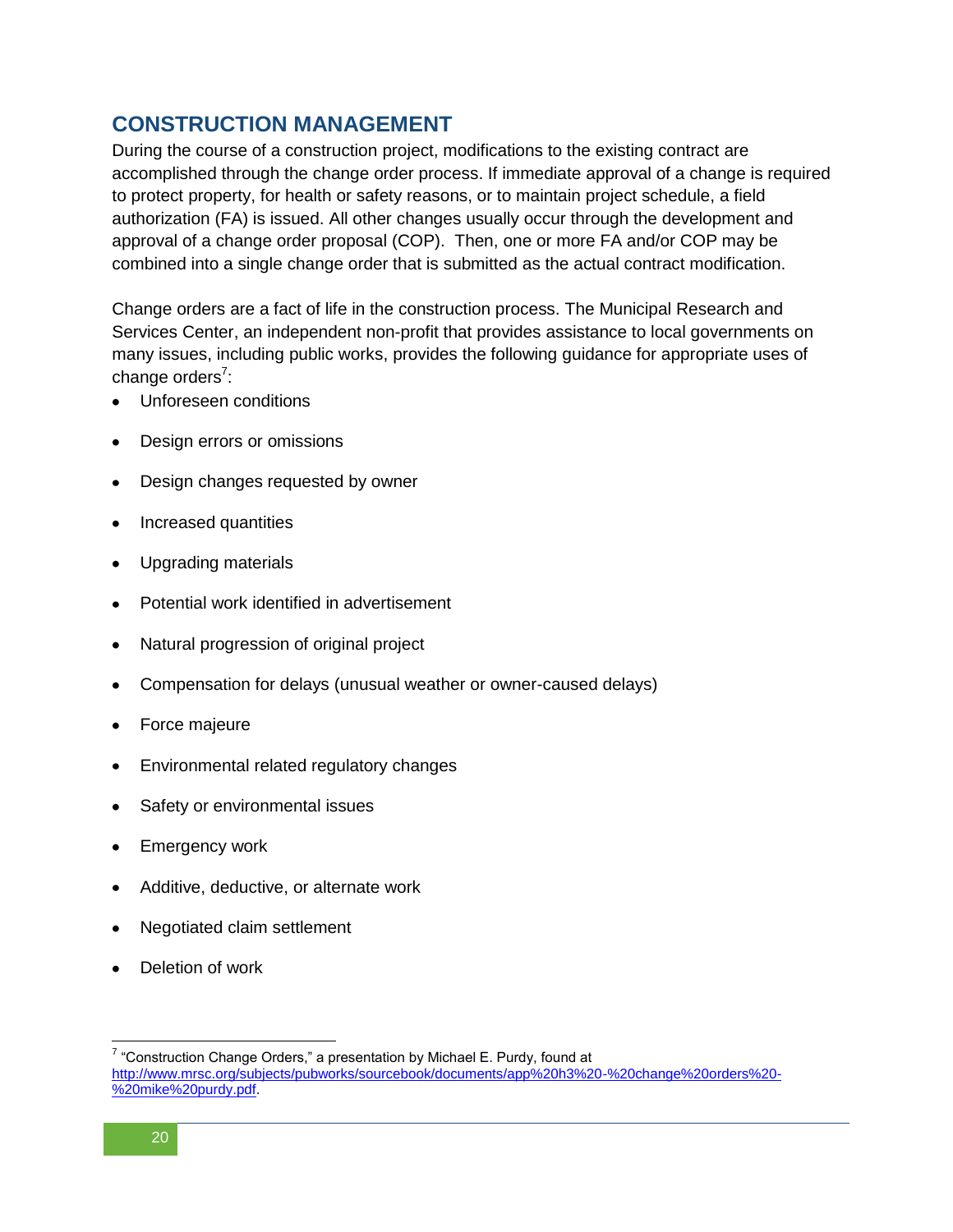Although there are many legitimate reasons for change orders, they present a vexing problem in public works projects. Because change orders are, by definition, adjustments to existing contracts and not competitively bid, it is difficult for the owner or the contractor to prove that the price of a change order is the best price. And, when work is accomplished through a change order, other contractors do not have the opportunity to vie for the work. Therefore, close monitoring of the change order process is warranted.

Two issues are frequently raised as possible areas for misuse of change orders:

**MAKING UP FOR LOW-BALL BIDS:** Most public works construction projects in Washington are awarded through the low-bid process – the project is advertised, contractors submit sealed bids based on the specifications outlined in the advertisement, and the contractor that submits the lowest bid is awarded the contract (assuming that contractor"s bid is responsive the contractor is deemed "responsible.") There is an ongoing concern that some contractors may try to circumvent the competitive process by submitting an extremely low bid (a "low ball" bid) to get the contract, expecting to submit excessive change orders to recoup what would have been profit built into a sound, legitimate bid. At the end of the day, this practice may not necessarily end up costing the state more on a specific project (the price may end up being about the same as it would have been had it been legitimately bid), but it raises concerns that the true competitive bidding environment was artificially circumvented.

Some in the industry have suggested attacking this concern during the bidding process, i.e., throwing out the lowest bid and awarding to the second lowest bidder. Some states around the country have tried to discourage this practice through statute, policy and/or contract provision.

For example:

- In 2004 Illinois adopted the Public Works Contract Change Order Act which requires rebidding of a change order that increases the original contract price by 50 percent.
- In Indiana, change orders shall not "increase the scope of the project beyond 20 percent of the amount of the original contract."
- In Nevada, the State Public Works Board, which oversees public works contracts cannot approve change orders that exceed in the aggregate 10 percent of the total awarded contract price.

In Washington, state agency staff do not see this type of activity occurring and owners participating on this study"s advisory team were strenuously opposed to adopting the types of statutory or policy limits on change orders noted above. They believe that even if a contractor has low-balled a bid, an agency"s change order review and approval processes would stymie a contractor"s attempt to make up profits through increased change orders.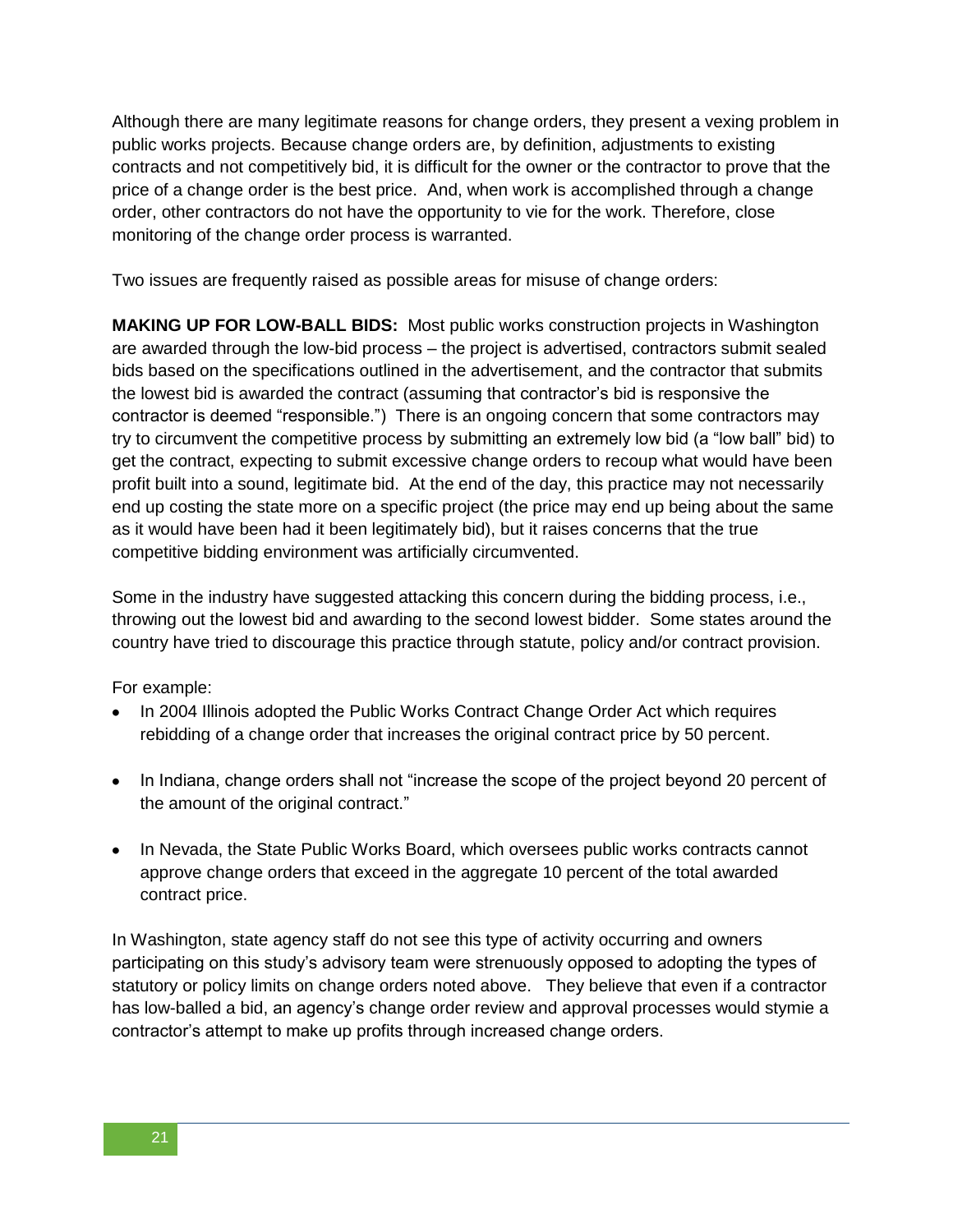The data collected from DES and DFW tend to support this view. Of the projects reviewed, only one appeared to have been awarded to an extraordinarily low bidder (10 percent or more lower than the next bidder). In the one instance, the change orders were significant (close to 200 percent of the project cost), although the final price paid to the contractor was still less than the bid of the next lowest bidder.

**USING CHANGE ORDERS TO EXPAND THE SCOPE OF A PROJECT**: Another ongoing concern is that the change order process may be used by owner agencies to expand the scope of an existing contract to include work that should in fact be separately bid. A major change in the scope of a project that deviates from the intent of the original concept and general scope of work as approved is known as a "cardinal" change, and is not consistent with the intent of competitive bidding laws.

Examples of cardinal changes include:

- Work planned as a separate project.
- A project at different location.
- Work of a different nature.
- Work not reasonably anticipated.
- Work that changes the basic character of project.
- Work that could be bid as a separate project.
- An undeclared and unrelated emergency.

The data examined for this study do not provide strong support for this criticism, but do reveal areas where the change order process should be more carefully monitored and managed. In talking with other states" construction offices, there seems to be general agreement in the industry that change orders totaling up to 10 percent of the original contract price are not unreasonable and, in fact should be expected depending on the type of project. Both DES and DFW had a significant number of construction contracts that had change orders totaling more than 10 percent of the original contract price.

- Of DES" 1,417 contracts closed in the past five years, 660 (or 46.6 percent) had change orders that totaled more than 10 percent of the original contract amount.
- Of DFW"s 72 contracts closed in the past five years, 30 (or 41.7 percent) had change orders that totaled more than 10 percent of the original contract amount.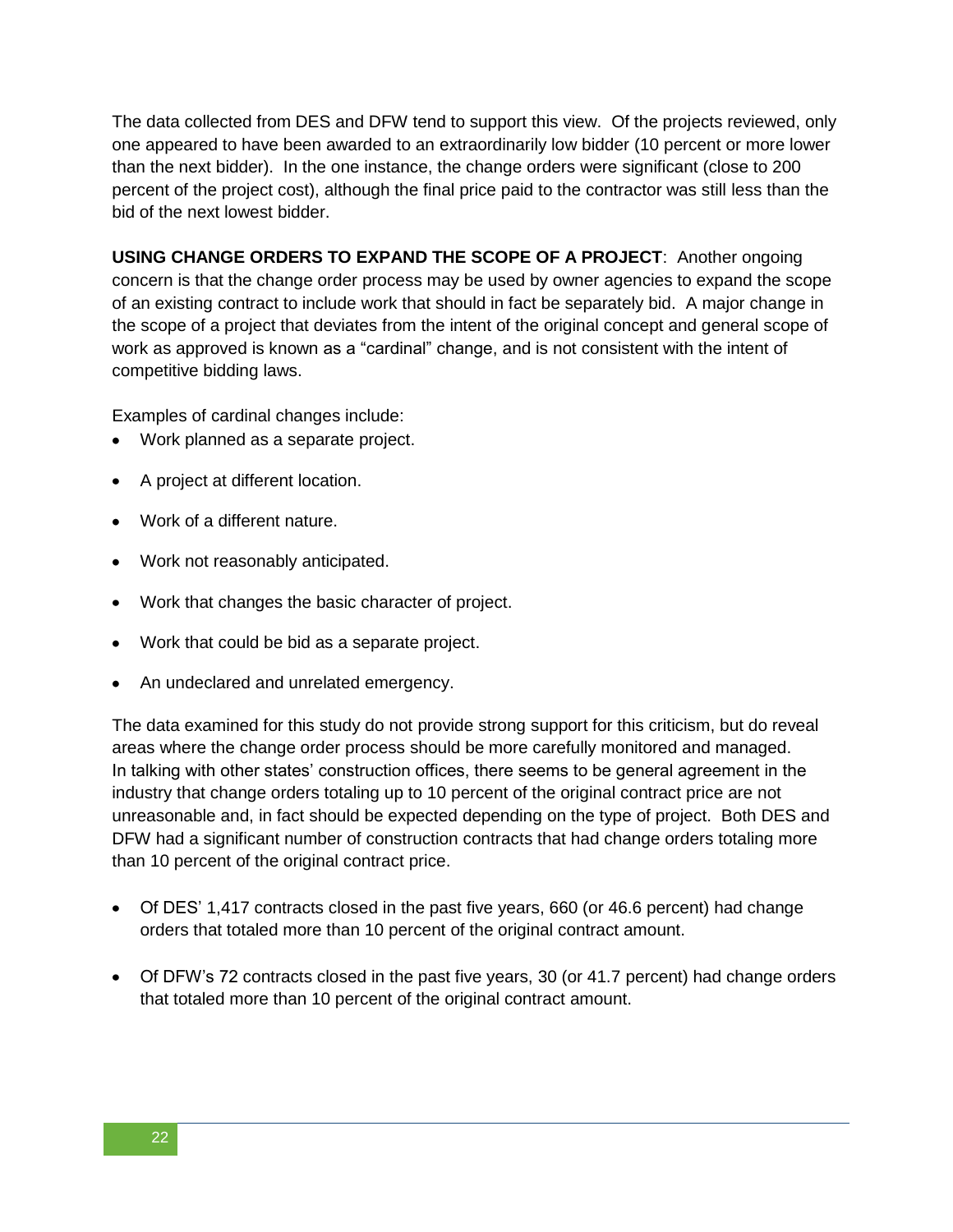Of the University of Washington"s 501 contracts closed in the past five years, 223 (or 44.5 percent) had change orders that totaled more than 10 percent of the original contract amount.

A contract that has change orders exceeding 10 percent of the original contract price does not, in itself, mean there is a problem on that particular project. But when a high percentage of contracts fall in this category, it suggests that more management attention to the root causes may be warranted. To better understand what types of issues are driving these change orders, a randomly selected sample of contracts were examined. The samples on the following page were selected from among the pool of construction contracts with change orders that exceed 10% of the original contract price.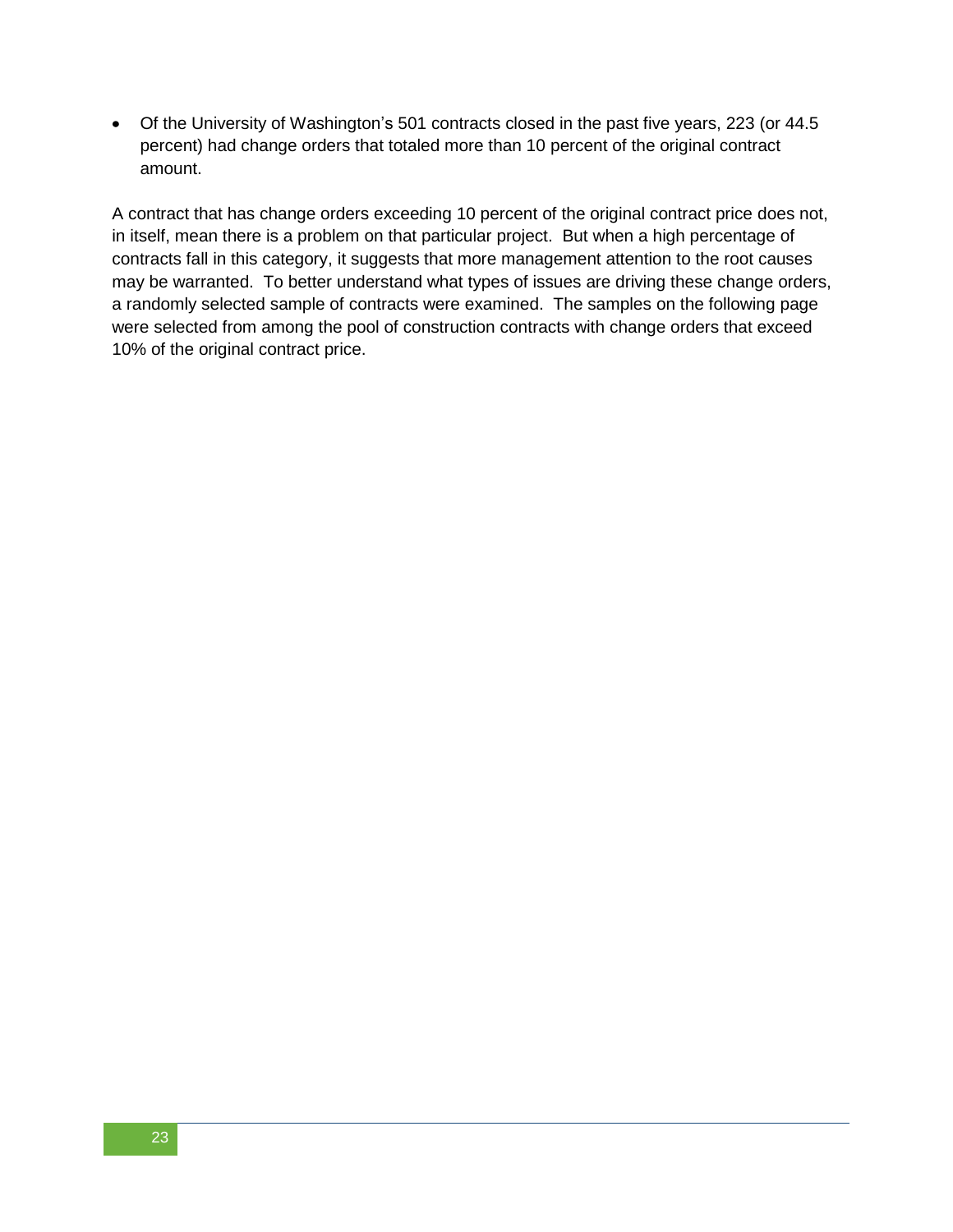|                  | PROJ TYPE          | <b>INIT CONTRACT</b><br><b>AMOUNT</b> |                                       | CO % OF<br><b>CONTRACT</b> |                     | <b>Regulatory Chg</b> |                                                                          | <b>Agency Request</b> |               |                      | Latent Condition        |                                   | Error | Omission                   |          | <b>Value Engineering</b>          |         |
|------------------|--------------------|---------------------------------------|---------------------------------------|----------------------------|---------------------|-----------------------|--------------------------------------------------------------------------|-----------------------|---------------|----------------------|-------------------------|-----------------------------------|-------|----------------------------|----------|-----------------------------------|---------|
| 10-201-1-24      | JOC                | \$                                    | 17,478                                | 17.2%                      |                     |                       |                                                                          | \$3,100               | 17.7%         |                      |                         |                                   |       |                            |          |                                   |         |
| 11-070           | <b>JOC</b>         | \$                                    | 18,483                                | 48.2%                      |                     |                       |                                                                          |                       |               | \$8,908              | 48.2%                   |                                   |       |                            |          |                                   |         |
| 03-198           | D/B(B (or SW?)     |                                       | 31,014                                | 44.6%                      |                     |                       |                                                                          | \$10,939              | 35.3%         | \$2,891              | 9.3%                    |                                   |       |                            |          |                                   |         |
| 10-305           | D/B/B              | \$                                    | 49,412                                | 13.8%                      |                     |                       |                                                                          |                       |               | \$6,812              | 13.8%                   |                                   |       |                            |          |                                   |         |
| 09-215           | Small Works        | \$                                    | 55,400                                | 20.8%                      |                     | \$2,280               | 4.1%                                                                     |                       |               | \$8,652              | 15.6%                   |                                   |       | \$587                      | 1.1%     |                                   |         |
| 08-076           | <b>JOC</b>         | \$                                    | 64,736                                | 15.5%                      |                     |                       |                                                                          |                       |               | \$10,028             | 15.5%                   |                                   |       |                            |          |                                   |         |
| $10-201-1-4$     | JOC                | \$                                    | 86,629                                | 17.2%                      |                     |                       |                                                                          | \$14,927              | 17.2%         |                      |                         |                                   |       |                            |          |                                   |         |
| 10-175           | D/B/B              | \$                                    | 101,995                               | 76.5%                      |                     |                       |                                                                          | \$1,956               | 1.9%          | \$64,266             | 63.0%                   |                                   |       |                            |          | \$11.841                          | 11.6%   |
| 03-143           | D/B/B              | \$                                    | 122,599                               | 13.4%                      |                     |                       |                                                                          | \$10,084              | 8.2%          | \$6,344              | 5.2%                    |                                   |       |                            |          |                                   |         |
| 06-313           | <b>JOC</b>         | \$                                    | 169,277                               | 37.0%                      |                     |                       |                                                                          | \$62,666              | 37.0%         |                      |                         |                                   |       |                            |          |                                   |         |
| 05-219           | D/B/B              | \$                                    | 172,944                               | 15.1%                      |                     |                       |                                                                          | \$10,424              | 6.0%          | \$9,449              | 5.5%                    |                                   |       |                            |          | \$6,265                           | 3.6%    |
| 09-022           | D/B/B              | \$<br>\$                              | 185,695                               | 15.2%<br>22.4%             |                     | \$4,971               | 2.7%<br>8.7%                                                             | \$11,686              | 6.3%<br>14.5% | \$12,002             | 6.5%<br>7.4%            |                                   |       |                            | 0.2%     | (5445)                            | $-0.2%$ |
| 00-050<br>03-185 | D/B/B<br>D/B/B     | \$                                    | 1,151,942<br>1,545,000                | 28.7%                      |                     | \$99,999<br>\$392,705 | 25.4%                                                                    | \$167,447<br>\$25,149 | 1.6%          | \$85,591<br>\$11,900 | 0.8%                    |                                   |       | \$2,125<br>\$13,616        | 0.9%     | ( \$96, 593)                      | $-8.4%$ |
| 00-159           | D/B/B              | \$                                    | 1,615,654                             | 15.9%                      |                     | \$4,968               | 0.3%                                                                     | \$102,295             | 6.3%          | \$23,602             | 1.5%                    | \$11,856                          | 0.7%  | \$22,880                   | 1.4%     | \$90,870                          | 5.6%    |
| 08-411           | D/B/B              | \$                                    | 2,045,600                             | 12.9%                      |                     | \$68,997              | 3.4%                                                                     | \$58,135              | 2.8%          | \$103,056            | 5.0%                    | \$10,485                          | 0.5%  | \$23,026                   | 1.1%     | \$866                             | 0.0%    |
| 04-100           | D/B/B              | $\mathsf{S}$                          | 15,490,000                            | 24.6%                      |                     | \$140,406             |                                                                          | 0.9% \$1,876,271      |               | 12.1% \$1,423,052    | 9.2%                    | \$12,524                          | 0.1%  | \$494,440                  | 3.2%     | (5131,831)                        | $-0.9%$ |
| PROJ#            | PROJ TYPE          |                                       | <b>INIT CONTRACT</b><br><b>AMOUNT</b> |                            | CO % OF<br>CONTRACT |                       | Coordination/Mitigation                                                  |                       |               | Scope Changes        |                         | <b>Unknown Site</b><br>Conditions |       | Design Error /<br>Omission |          | Design/Regul/<br><b>Value Eng</b> |         |
| 202688           | <b>JOC</b>         |                                       |                                       | \$13,522                   | 15.5%               |                       | \$2,091                                                                  | 15.5%                 |               |                      |                         |                                   |       |                            |          |                                   |         |
| 202943           | D/B/B              |                                       |                                       | \$32,610                   | 27.6%               |                       | \$1,615                                                                  | 5.0%                  |               | \$7,377              | 22.6%                   |                                   |       |                            |          |                                   |         |
| 202971           | JOC                |                                       |                                       | \$55,687                   | 26.0%               |                       | \$11,600                                                                 | 20.8%                 |               | \$2,859              | 5.1%                    |                                   |       |                            |          |                                   |         |
| 201131           | D/B/B              |                                       |                                       | \$901,600                  | 10.0%               |                       | \$7,760                                                                  | 0.9%                  |               | \$28,439             | 3.2%                    | \$53,964                          | 6.0%  |                            |          |                                   |         |
| 201278           | D/B/B              |                                       |                                       | \$151,000                  | 16.4%               |                       | \$1,660                                                                  | 1.1%                  |               |                      |                         | \$23,133                          | 15.3% |                            |          |                                   |         |
| 203234           | Small Works        |                                       |                                       | \$161,439                  | 14.5%               |                       | \$3,939                                                                  | 2.4%                  |               | \$11,602             | 7.2%                    | \$7,847                           | 4.9%  |                            |          |                                   |         |
| 202989           | D/B/B              |                                       | \$377,008                             |                            | 58.0%               |                       | \$20,414                                                                 | 5.4%                  |               | \$132,229            | 35.1%                   | \$17,536                          | 4.7%  | \$51,810                   | 13.7%    | (53, 221)                         | $-0.9%$ |
| 200350           | D/B/B              |                                       | \$1,735,527                           |                            | 14.7%               |                       | \$104,548                                                                | 6.0%                  |               | $-52,799$            | $-0.2%$                 | \$53,493                          | 3.1%  | \$35,780                   | 2.1%     | \$64,664                          | 3.7%    |
| 200639           | D/B/B              |                                       | \$1,116,205                           |                            | 22.4%               |                       | \$20,101                                                                 | 1.8%                  |               | \$179,155            | 16.1%                   | \$33,902                          | 3.0%  | \$9.941                    | 0.9%     | \$6,422                           | 0.6%    |
|                  |                    |                                       |                                       |                            |                     |                       | DEPT OF FISH & WILDLIFE -- CHANGE ORDER SUMMARIES FOR SELECTED CONTRACTS |                       |               |                      |                         |                                   |       |                            |          |                                   |         |
| PROJ#            | PROJ TYPE          |                                       | <b>INIT CONTRACT</b><br><b>AMOUNT</b> |                            | CO % OF<br>CONTRACT |                       | <b>Regulatory Chg</b>                                                    | <b>Agency Request</b> |               |                      | <b>Latent Condition</b> |                                   | Error |                            | Omission | Value Engineering                 |         |
| 09-1358          | <b>Limited PW</b>  | \$                                    | 18,400                                |                            | 192.4%              |                       |                                                                          | \$1,793               | 9.7%          |                      |                         |                                   |       |                            |          | \$33,610                          | 182.7%  |
| 09-1354          | <b>Small Works</b> |                                       | \$<br>38,450                          |                            | 17.4%               | \$6,717               | 17.5%                                                                    |                       |               |                      |                         |                                   |       |                            |          |                                   |         |
| 09-1229          | <b>Small Works</b> | $\zeta$                               | 127,000                               |                            | 10.0%               | \$250                 | 0.2%                                                                     |                       |               | \$380                | 0.3%                    |                                   |       |                            |          | \$11,916                          | 9.4%    |
|                  |                    | \$                                    |                                       |                            |                     | \$48,022              | 2.8%                                                                     | \$288                 |               | 0.0% \$228,838       | 13.6%                   | \$1,263                           | 0.1%  | \$6,356                    | 0.4%     | \$22,897                          | 1.4%    |

#### **DEPT OF ENTERPRISE SERVICES -- CHANGE ORDER SUMMARIES FOR SELECTED CONTRACTS**

#### **UNIVERISTY OF WASHINGTON -- CHANGE ORDER SUMMARIES FOR SELECTED CONTRACTS**

| PROJ#  | PROJ TYPE   | <b>INIT CONTRACT</b><br><b>AMOUNT</b> | CO % OF<br><b>CONTRACT</b> | Coordination/Mitigation |       | Scope Changes |         | Unknown Site<br>Conditions |       | Design Error /<br>Omission |       | Design/Regul/<br>Value Eng |         |
|--------|-------------|---------------------------------------|----------------------------|-------------------------|-------|---------------|---------|----------------------------|-------|----------------------------|-------|----------------------------|---------|
| 202688 | JOC         | \$13,522                              | 15.5%                      | \$2,091                 | 15.5% |               |         |                            |       |                            |       |                            |         |
| 202943 | D/B/B       | \$32,610                              | 27.6%                      | \$1,615                 | 5.0%  | \$7,377       | 22.6%   |                            |       |                            |       |                            |         |
| 202971 | JOC.        | \$55,687                              | 26.0%                      | \$11,600                | 20.8% | \$2,859       | 5.1%    |                            |       |                            |       |                            |         |
| 201131 | D/B/B       | \$901,600                             | 10.0%                      | \$7,760                 | 0.9%  | \$28,439      | 3.2%    | \$53,964                   | 6.0%  |                            |       |                            |         |
| 201278 | D/B/B       | \$151,000                             | 16.4%                      | \$1,660                 | 1.1%  |               |         | \$23,133                   | 15.3% |                            |       |                            |         |
| 203234 | Small Works | \$161,439                             | 14.5%                      | \$3,939                 | 2.4%  | \$11,602      | 7.2%    | \$7.847                    | 4.9%  |                            |       |                            |         |
| 202989 | D/B/B       | \$377,008                             | 58.0%                      | \$20,414                | 5.4%  | \$132,229     | 35.1%   | \$17,536                   | 4.7%  | \$51,810                   | 13.7% | (53, 221)                  | $-0.9%$ |
| 200350 | D/B/B       | \$1,735,527                           | 14.7%                      | \$104,548               | 6.0%  | $-52,799$     | $-0.2%$ | \$53,493                   | 3.1%  | \$35,780                   | 2.1%  | \$64,664                   | 3.7%    |
| 200639 | D/B/B       | \$1,116,205                           | 22.4%                      | \$20,101                | 1.8%  | \$179,155     | 16.1%   | \$33,902                   | 3.0%  | \$9,941                    | 0.9%  | \$6,422                    | 0.6%    |

| PROJ#       | <b>PROJ TYPE</b>   | <b>INIT CONTRACT</b><br><b>AMOUNT</b> | CO % OF<br><b>CONTRACT</b> | Regulatory Chg |       | <b>Agency Request</b> |      | Latent Condition |       | Error   |      | Omission |  | Value Engineering |        |
|-------------|--------------------|---------------------------------------|----------------------------|----------------|-------|-----------------------|------|------------------|-------|---------|------|----------|--|-------------------|--------|
| $ 09-1358 $ | <b>Limited PW</b>  | 18,400                                | 192.4%                     |                |       | \$1,793               | 9.7% |                  |       |         |      |          |  | \$33,610          | 182.7% |
| 09-1354     | <b>Small Works</b> | 38,450                                | 17.4%                      | \$6,717        | 17.5% |                       |      |                  |       |         |      |          |  |                   |        |
| 09-1229     | <b>Small Works</b> | 127,000                               | 10.0%                      | \$250          | 0.2%  |                       |      | \$380            | 0.3%  |         |      |          |  | \$11,916          | 9.4%   |
| 09-1525     | D/B/B              | 1,688,018                             | 18.2%                      | \$48,022       | 2.8%  | \$288                 |      | 0.0% \$228,838   | 13.6% | \$1,263 | 0.1% | \$6,356  |  | 0.4% \$22,897     | 1.4%   |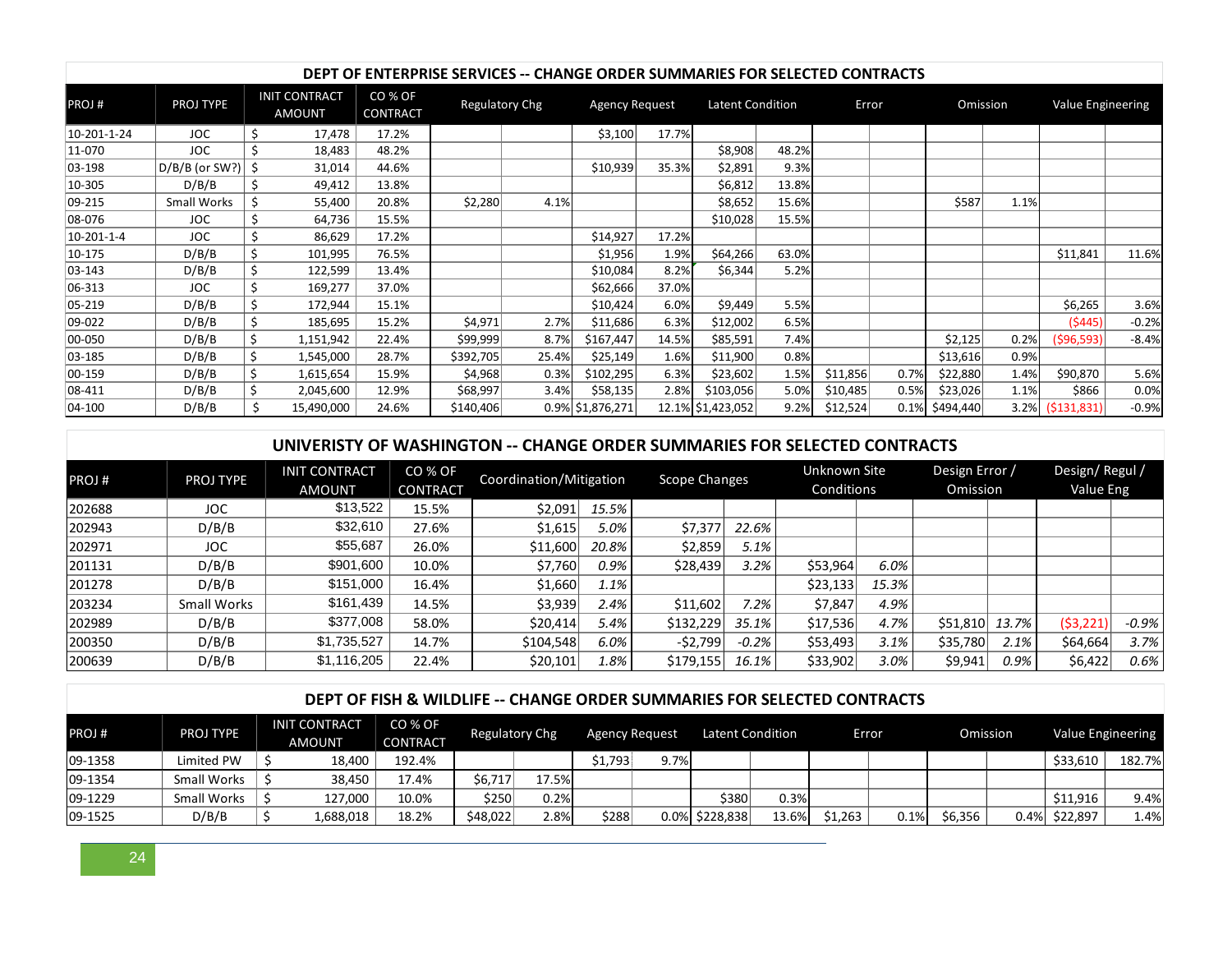DES data reveal that a significant proportion of the changes are attributable to either regulatory changes, or agency requests. Some possible reasons for the amount of change orders could include:

- **Bidding without permits** It appears several projects were bid in advance of receiving construction permits and comments back from the permitting authority. This directly influences delay-related costs and added scope to projects based on incorporating changes directed by the permitting agency. Construction offices should have a permit in hand before bidding projects.
- **Inadequate investigation of current conditions** Several remodel project changes appear to be a result of inadequate investigation of current conditions. While it is hard to see concealed conditions there were changes associated with areas that should have been known and reflected in bid documents.
- **Incomplete or inadequate planning** Some of the smaller projects might have benefitted from a more thorough review by the owner and project manager during the schematic and design development stages of the project.

**Agency requests:** Based on a review of the data provided in the project file and systems, these change orders appear to be integrally tied to the projects being reviewed, and not an inappropriate expansion of scope. However, the summary data suggests that management review of projects with especially high agency request change orders is warranted. Again, getting a clearer understanding of the root cause of these requests, and putting processes in place to reduce the costs associated with change orders, would provide greater certainty around project costs.

Many of these issues are revealed only when project staff and management can analyze data across projects, not just change orders related to a specific project. Management practices that periodically review trend data can help identify emerging issues or potential weaknesses, and adjust practices accordingly. That kind of analysis, however, requires readily available reliable data. Gathering data for this review was difficult in part because the data systems used to track projects and expenditures are inflexible and outdated. Both DES and DFW had to manually gather the change order data to allow for analysis across projects. Future investment in these systems will be needed.

**RECOMMENDATION:** State construction offices should continue to implement industry best practices related to change order management, including periodic review of change orders across the agency"s portfolio of projects.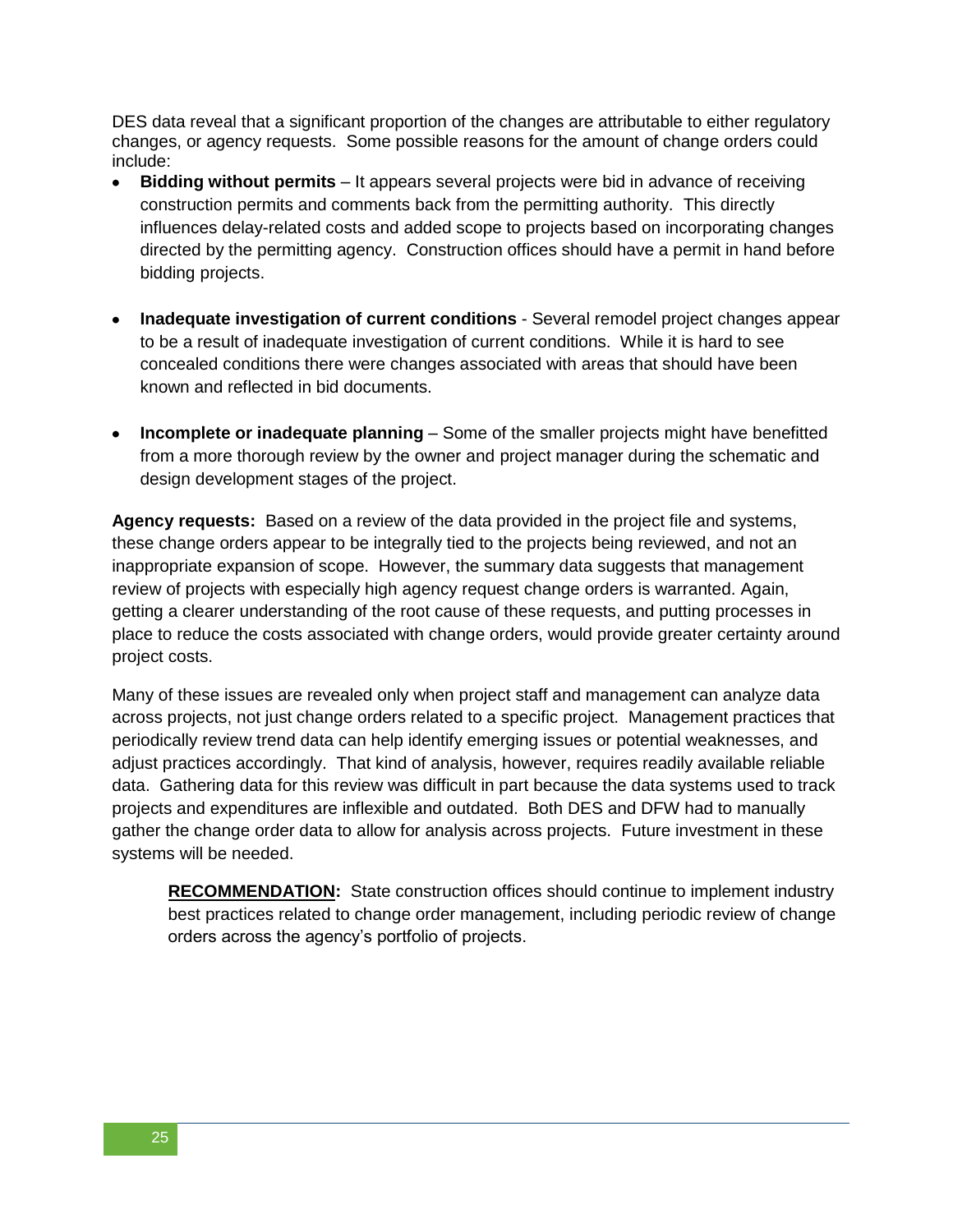## **PROJECT CLOSEOUT**

There are at least three phases of project closeout:

**Substantial Completion:** Substantial completion is the stage in the project when the construction is sufficiently complete that the owner can fully occupy the work for its intended purpose. It marks the beginning of the typically one-year warranty period, and establishes completion for the purposes of liquidated damages. Once a project has reached this point, operating and maintenance manuals (O&M manuals) should have been submitted and training complete, commissioning of the building should be substantially complete and the only remaining work should be incidental corrective "punch list" work.

**Final Completion/Final Acceptance:** Final completion means the work is fully and finally completed in accordance with the contract, and that all other contract requirements have been met. All the punch list items should be completed, and claims resolved. According to DES policies, the recommended time between substantial completion and final completion is 30 days, although many issues can come up that would delay final completion beyond that period.

Final Acceptance initiates the statutory 45-day lien period. Contract retainage cannot be paid to the contractor until that period has expired, claims have been resolved and letters of release have been received from the Employment Security Department, the Department of Labor and Industries and the Department of Revenue.

**Warranty Period:** The Warranty Period generally begins on the date of substantial completion and extends for a minimum of one full year. Any deficiencies arising during this period must be corrected by the contractor. Prior to the expiration of the warranty period, a walkthrough should be scheduled to identify any issues to be corrected.

Concerns have been raised that state construction staff may be closing out public projects with contract work left incomplete, or with work that is complete but subpar. Although the data examined for this study does not directly lend support to this concern, the project close-out process deserves further examination. First, the final completion of several of the projects reviewed for this study extended well beyond the recommended 30 days. This is not evidence of incomplete or sub-par work, but when a project is extended more than 30 days after substantial completion a number of problems can occur. For example, the contractor's team often disperses, which can make it difficult to get punch list items completed.

Commissioning, O&M manuals, and training are often provided after substantial completion. It is challenging for the owner"s facilities staff to operate an occupied building that is not fully commissioned, especially when they do not have the knowledge to deal with a new building"s systems. As a result, the owner"s staff may adjust mechanical and electrical systems to meet day-to-day needs while the contractor and commissioning agent are still in the process of finetuning systems to achieve a fully commissioned facility. Mechanical and electrical systems that do not operate properly have an effect on user comfort and performance, and may create a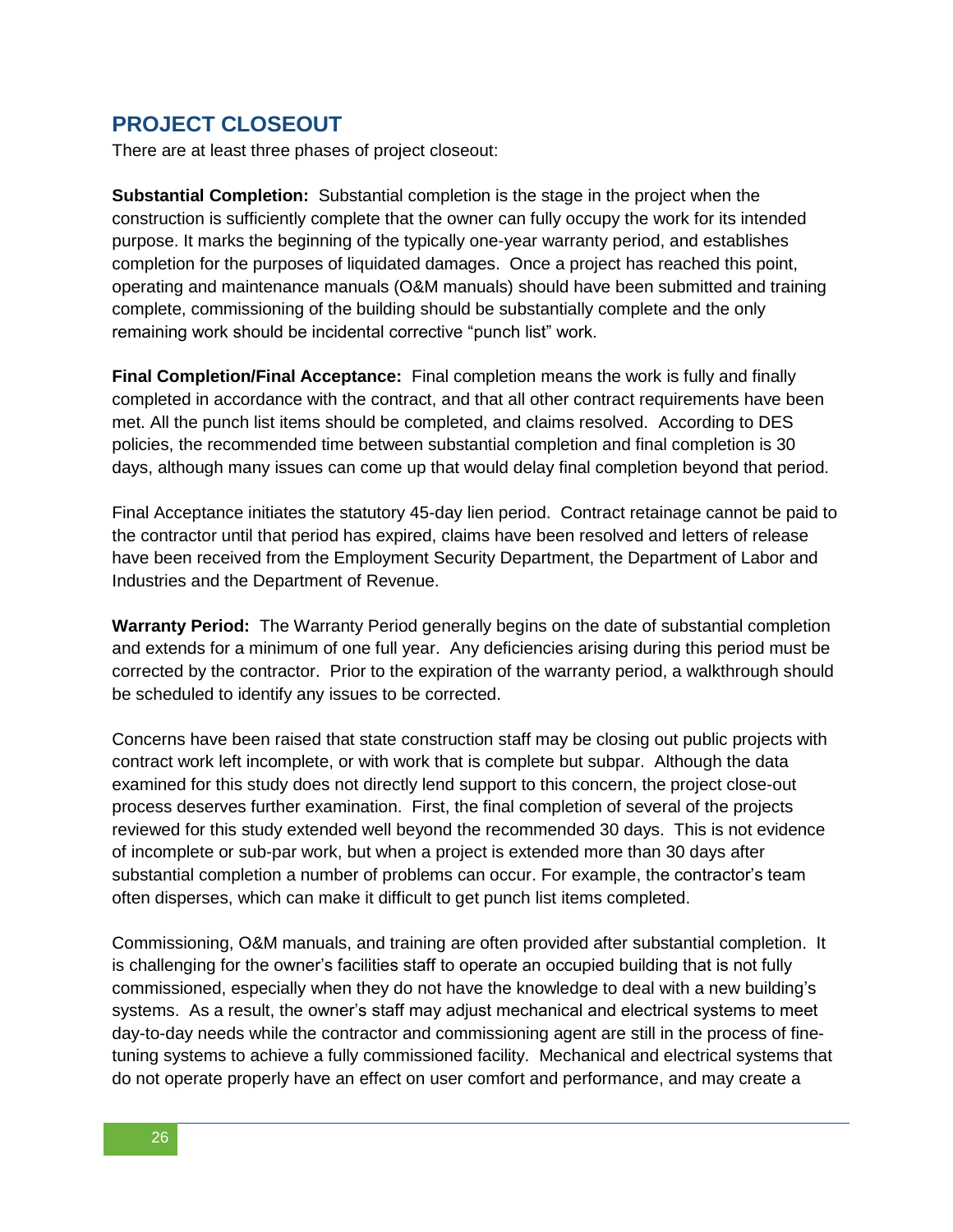negative impression of the building this is difficult to change, even after the systems operate properly.

The result of these delays may have a cost impact in terms of the owner"s project management and administrative costs, as well as the architect's and engineer's costs. Second, and perhaps more importantly, the existing protocols for project closeout do not take into account the challenges and costs of getting contemporary facilities to be fully functional.

Building systems are increasing in complexity due to a range of technical issues from program needs, code requirements, information technology and sustainable design. The result is that facilities take significantly more time and effort to resolve issues and allow them to operate smoothly.

Existing project closeout protocols are based on the assumption that if the building is designed and constructed correctly, the owner, contractor, and A/E team can walk away from a fully operational building at the time of final completion. However, many projects require additional design, construction and commissioning to meet their operating goals; not because a party is at fault, but because each project is its own prototype and needs to be refined to be completely functional. The project owner would benefit from revised protocols that require the appropriate time and funding be reserved for use in this final step. Owners typically do not retain contingency funds to deal with the cost of work completed after final acceptance.

**ISSUE**: The project close-out process needs to be reviewed to determine whether modifications to our current procedures and processes meet our needs in today"s complex construction environment.

**RECOMMENDATION:** A multi-disciplinary task force, comprised of agency project managers, facilities staff, contractors, labor and industries staff, architects and engineers should be tasked with reviewing the existing close-out process and make recommendations regarding improvements to procedures, incentives, and project budgeting.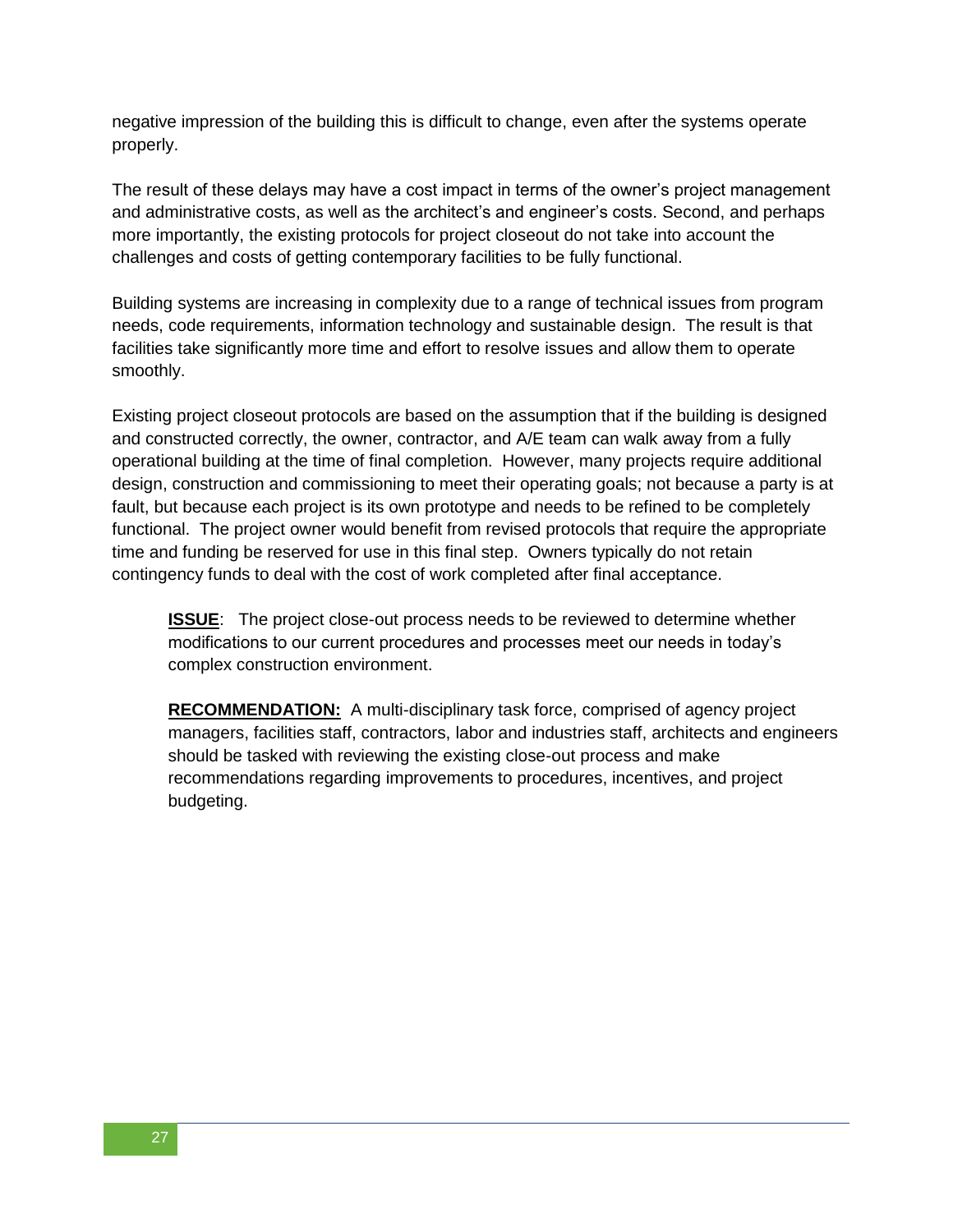## **OTHER ISSUES**

**BEST PRACTICES, TRAINING AND TRANSPARENCY:** Most of the issues raised in this study do not require statutory fixes. In fact, throughout the preliminary interviews and the work of the advisory team, most participants felt the current system works pretty well and does not require significant reform.

The concerns raised, however, do suggest that our state public works procurement processes will benefit from a renewed focus on:

- Applying industry best practices;
- Providing thorough and frequent staff training; and
- Ensuring full public transparency of public works projects from conception through project close-out.

DES, as the state's construction office, should take the lead in convening all state construction teams and industry partners to regularly share information, and use the insights gained to develop and disseminate to all state agencies technical advisories that provide guidelines for state construction that adhere to industry best practices.

Staff training is critical for ensuring that project managers, contract staff, etc. stay abreast of industry trends, and remain current on state construction policies and procedures. As a result of recent legislation, Washington's goods and services contracting staff will be required to maintain certification in state contracting processes. The state"s construction office should consider teaming with that effort to develop a specific curriculum and certification process for state construction staff, as a means of ensuring the state continues to invest in maintaining a wellqualified staff.

Finally, providing public transparency throughout the construction contracting process would help to increase confidence that state construction projects are well managed. Agencies investigating replacement project management systems that can deliver better management data, should also prioritize the system"s ability to provide greater public insight into the process.

**CONSOLIDATING PUBLIC WORKS STATUTES:** Contractors have expressed some concern that while public works procurement is governed by Ch. 39.04 RCW, most jurisdictions have additional statutes that modify, replace, or add to the basic statute. And, agency general conditions (the contractual framework for a construction project) vary across jurisdictions and even among departments within a single jurisdiction. Some contractors would like to see more consistency across state agencies, and across jurisdictions. This issue is beyond the scope of this study, and therefore no recommendations are provided here. In the future, the Legislature may want to convene, and provide staff support for a **multijurisdictional team to develop recommendations for proposed consolidating statutes and model general conditions, policies and procedures.**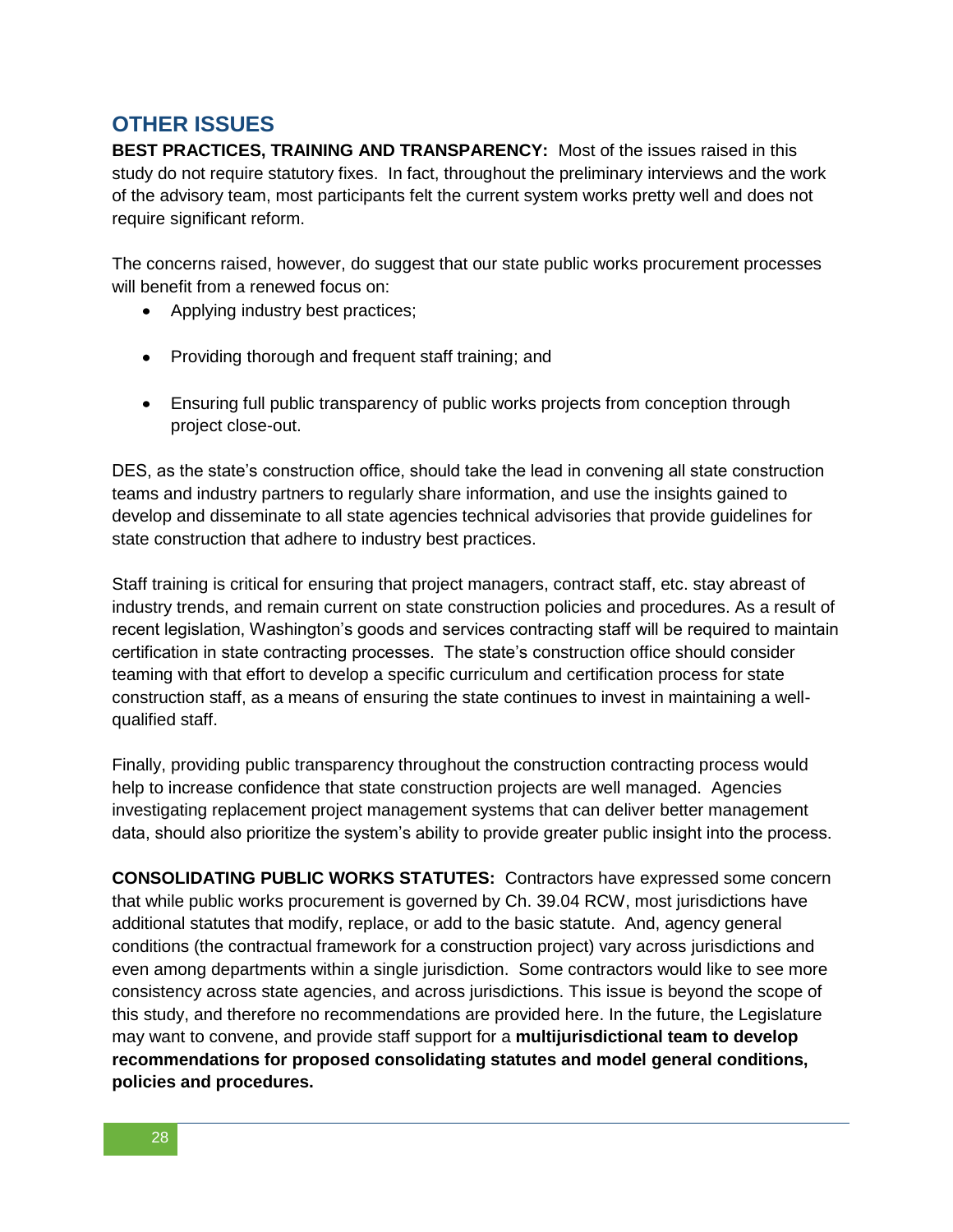## **APPENDIX A: PROPOSED STATUTORY LANGUAGE – DEBARMENT**

#### **(To be added to chapter 39.04 RCW)**

Authority to debar

(1) The director of the department of enterprise services has the authority to debar a contractor, individual, or other entity in accordance with this section.

(2) The director of the department of enterprise services shall provide notice to the contractor of the director's intent to debar with the specific reason for the debarment. The department must establish the debarment process by rule.

(3) After reasonable notice to the contractor and reasonable opportunity for that contractor to be heard, the director has the authority to debar a contractor for cause from consideration for award of contracts. The debarment must be for a period of not more than three years.

(4) The director may debar a contractor based on a finding of one or more of the following causes:

- (a) Conviction for commission of a criminal offense as an incident to obtaining or attempting to obtain a public or private contract or subcontract, or in the performance of such contract or subcontract;
- (b) Conviction under state or federal statutes of embezzlement, theft, forgery, bribery, falsification or destruction of records, receiving stolen property, or any other offense indicating a lack of business integrity or business honesty that currently, seriously, and directly affects responsibility as a state contractor;
- (c) Conviction under state or federal antitrust statutes arising out of the submission of bids or proposals;
- (d) Two or more violations within the previous five years of the federal labor relations act as determined by the national labor relations board or court of competent jurisdiction.
- (5) The director must issue a written decision to debar. The decision must:
	- (a) State the reasons for the action taken; and
	- (b) Inform the debarred contractor of the contractor's rights to judicial or administrative review.
- (6) For the purposes of this section "debar" means to prohibit a contractor, individual, or other entity from submitting a bid, having a bid considered, or entering into a state public works contract pursuant to RCW 39.04 or RCW 39.10 during a specified period of time as set forth in a debarment order.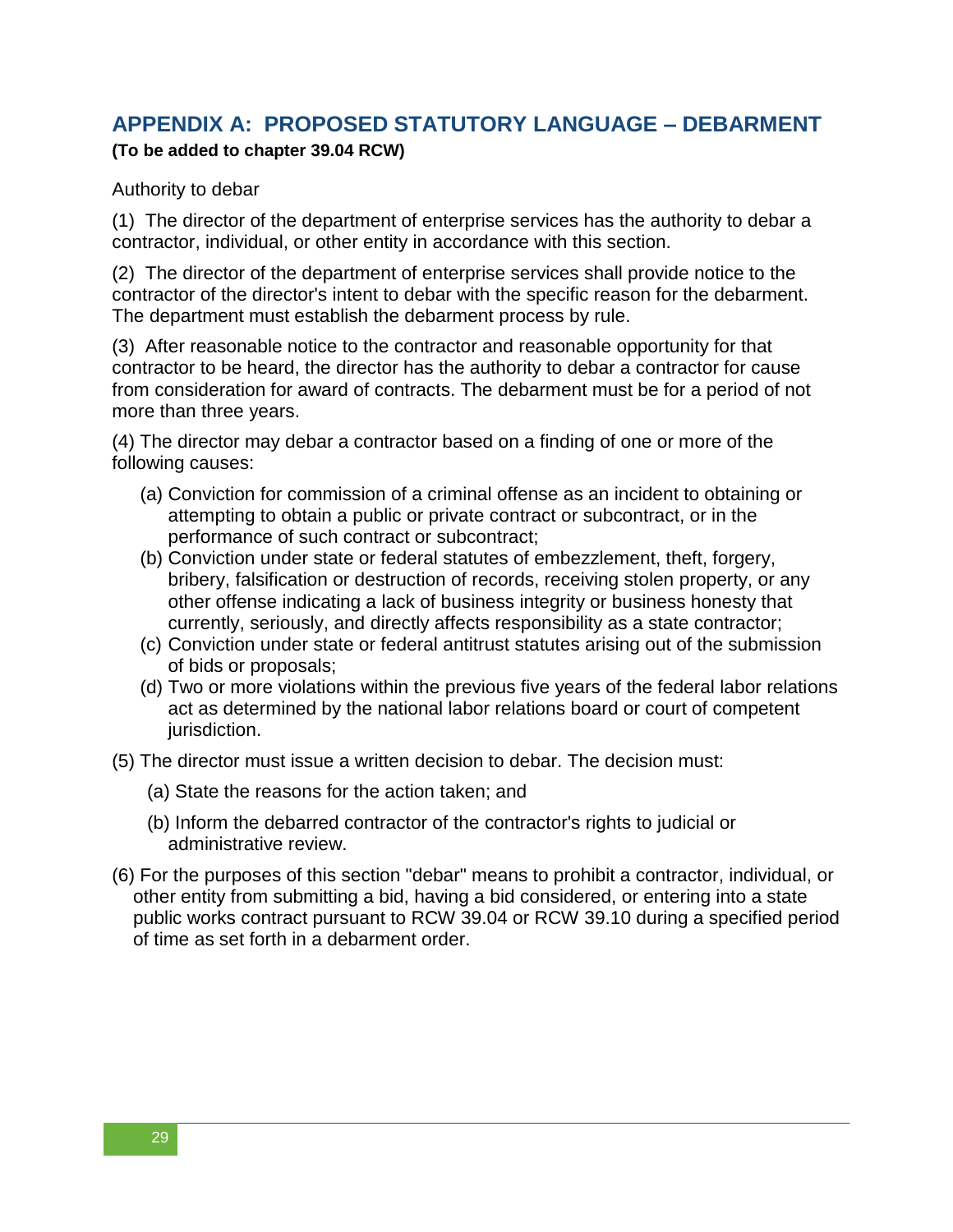## **APPENDIX B: ELECTRONIC BIDDING / SIGNATURES**

Public Works (to be added to chapter 39.04 RCW)

Any state agency authorized to conduct public works contracting and competitive bidding may do so electronically and may use or accept electronic signatures in these processes. Such signatures shall be deemed presumptively valid and enforceable. 'Electronic signature' means a signature in electronic form attached to or logically associated with an electronic record.

For the purposes of this section, "state agency" means any state office or activity of the executive and judicial branches of state government, including state agencies, departments, offices, divisions, boards, commissions, institutions of higher education as defined in RCW [28B.10.016,](http://apps.leg.wa.gov/rcw/default.aspx?cite=28B.10.016) and correctional and other types of institutions.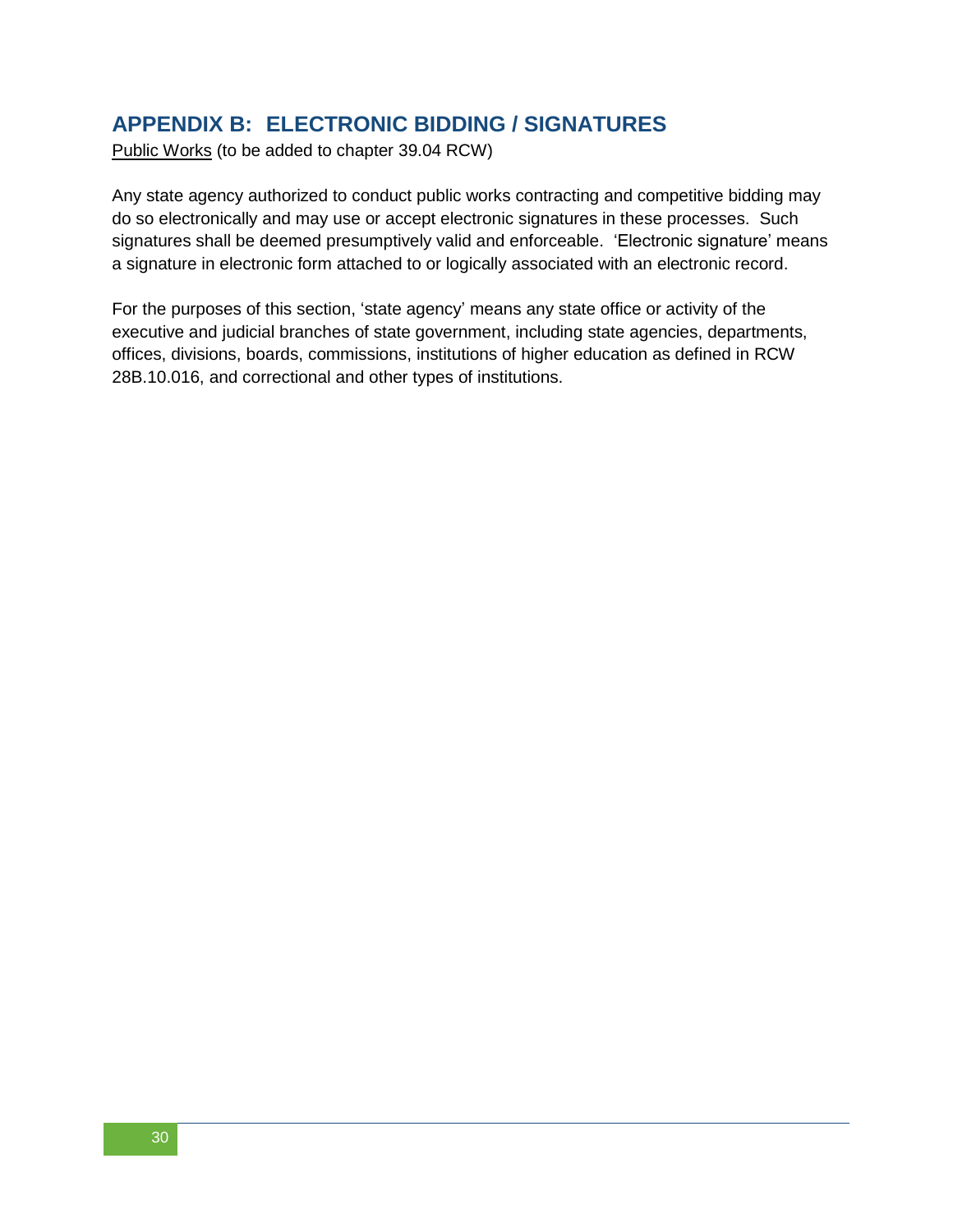## **APPENDIX C: Expanding Minority-, Women-, Veteran-owned Business Opportunities**

A small workgroup was convened to develop recommendations to address increasing participation by minority-, women-, and veteran-owned businesses. Below is a summary of the specific activities recommended by that workgroup. Special thanks to the following individuals for devoting their time and insights into the development of these recommendations: Frank Lemos, Dan Seydel, Bob Armstead, Chris Liu, Mick Matsuzawa, Jim King, Greg Bell, Craig McDaniel and Servando Patlan.

The state"s major construction offices – DES, University of Washington, Washington State University, at a minimum – should ensure they have in place sound programs to increase bid opportunities for M/W/V businesses, and to improve the tools available to assist these businesses to become mature, successful participants in the public works arena. Programs could include some or all of the activities described below:

- 1. **We need to improve our collective understanding and knowledge of the bid opportunities available and the M/W/V businesses that can respond.** To do this we need to improve our access to information:
	- a. **Forecast of Future Bid Opportunities** Small and disadvantaged businesses need to know what opportunities will become available over a specific time horizon to better help them plan their procurement efforts, and to target appropriate opportunities. Currently, there is no single source for such information. All state entities that conduct public works procurements should be required to post to their websites a rolling one-year work outlook, with a more specific six-month planning forecast so that smaller firms will have sufficient time to focus their efforts, and prepare to respond to bid opportunities. With adequate resources, the state"s Office of Minority- and Women-owned Business Enterprises (OMWBE) can aggregate/coordinate these agency-specific forecasts into a state-level forecast and disseminate the information via the agency"s website and other forms of social media.
	- b. **Market Analysis** Our state agencies need a better understanding of the disadvantaged contractor and supplier community. WSDOT is just completing a \$1 million Disparity Study that could provide very useful data on the number of minority- and women-owned businesses available for transportation-related construction and engineering contracts. The study will also provide valuable information on Washington marketplace conditions in the areas of entry and advancement; business ownership; success of businesses; and access to capital, bonding, and insurance. WSDOT continues to analyze existing data related to the effects of Initiative 200. This can provide a sound start, but more will likely need to be done to identify and reach out to potential industry participants.
	- c. **Improve our use of new technologies** We must improve our data systems to make this effort achievable given the limited staff resources we have available. Our current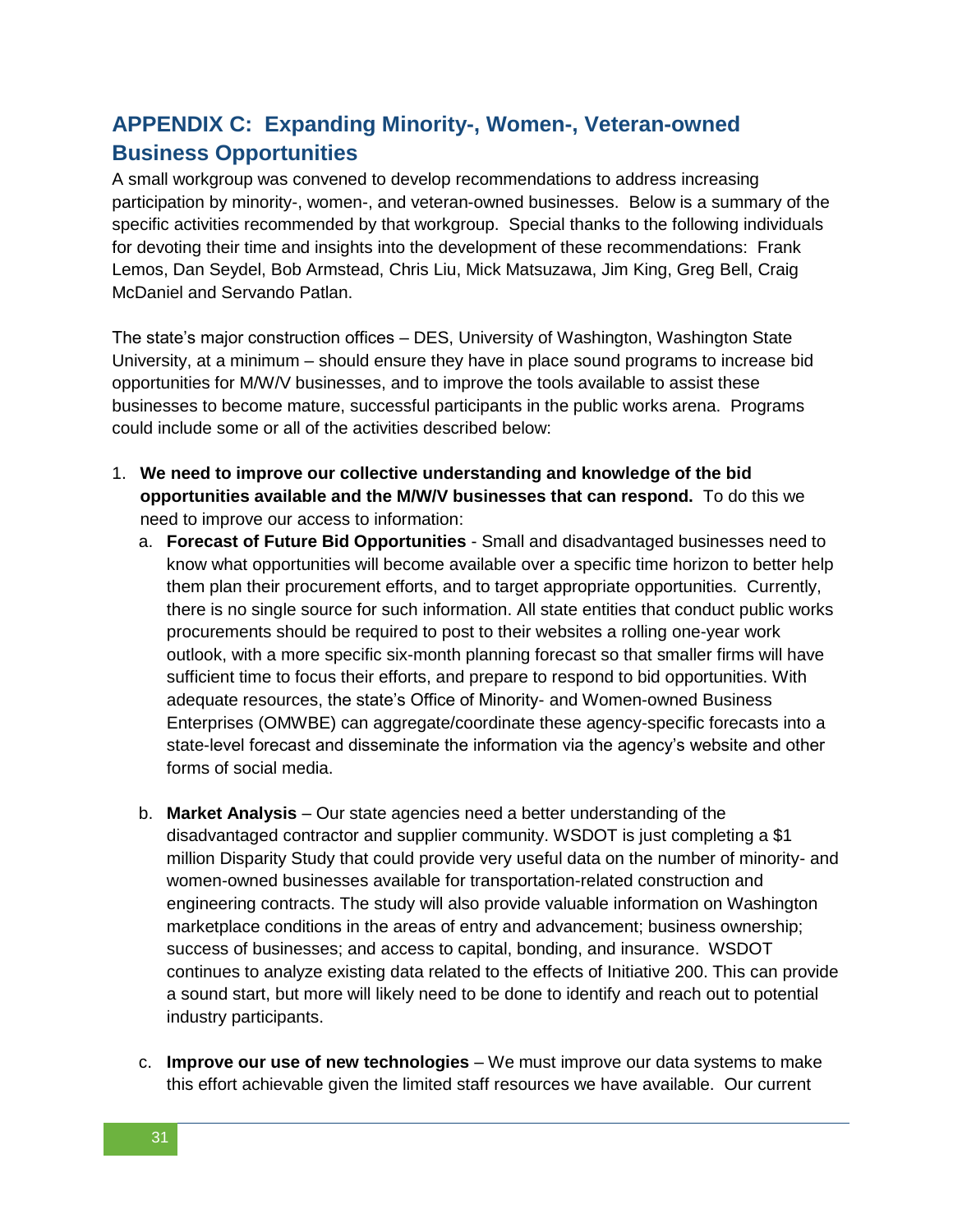systems do not support accurate reporting of contracted expenditures with minority or women-owned businesses, nor do they provide sound utilization data – that is the percentage of total construction contract dollars that minority- and women-owned businesses received on prime contracts and subcontracts. We must have access to better data in order to monitor our efforts and make corrections if our methods prove unsuccessful.

- 2. **Contract Unbundling:** Unbundling large contracts to make them smaller dollar bidding opportunities and therefore more accessible to small businesses would give these firms experience as a prime contractor. Federal rules encourage states to look at unbundling as a means of facilitating small, disadvantaged business participation, and have prompted development of best practices in other states that can be used as a model. Drawing on these best practices would be important to avoid creating other problems (e.g., conflicts from having too many contractors on a project.) When carefully carried out, it is possible to create opportunities for small contractors to get a bigger piece of the work. M/W/V firms also have the opportunity for prime contractor experience on small works roster projects, and limited public works. For small works roster contracts agencies have the ability to develop procedures to encourage small businesses as defined in RCW 39.04.155 to submit quotes.
- 3. Consider opportunities to assess the risk of construction contracts and **determine appropriate strategies to BOTH mitigate the risks, and encourage small business.** For example, it is not unusual for there to be contractor selection criteria that may discourage small business:
	- Number of years in business requirements work against start-up firms.
	- Firm size requirements work against sole proprietorships.
	- Number of years of state experience requirements work against firms with federal experience sufficient to meet state needs.
	- Insurance and bond requirements for the project risk (e.g., a \$3 million umbrella policy will cost \$6,000/year, while a \$1 million bond can cost \$50,000.)

While these requirements have been adopted to shift the public risk in projects, there may be other ways to address risk, without disadvantaging these small businesses. For example, some jurisdictions have found ways to use their own funds to mitigate project risk instead of requiring smaller firms to carry their own insurance or bonding. The City of Seattle found proposals from small businesses and diversity businesses were being rejected because they could not provide pollution liability insurance. The City of Seattle bought their own pollution liability insurance to cover their contractors and removed this requirement from their qualifications criteria so they could increase the number of proposals received from M/W/V businesses.